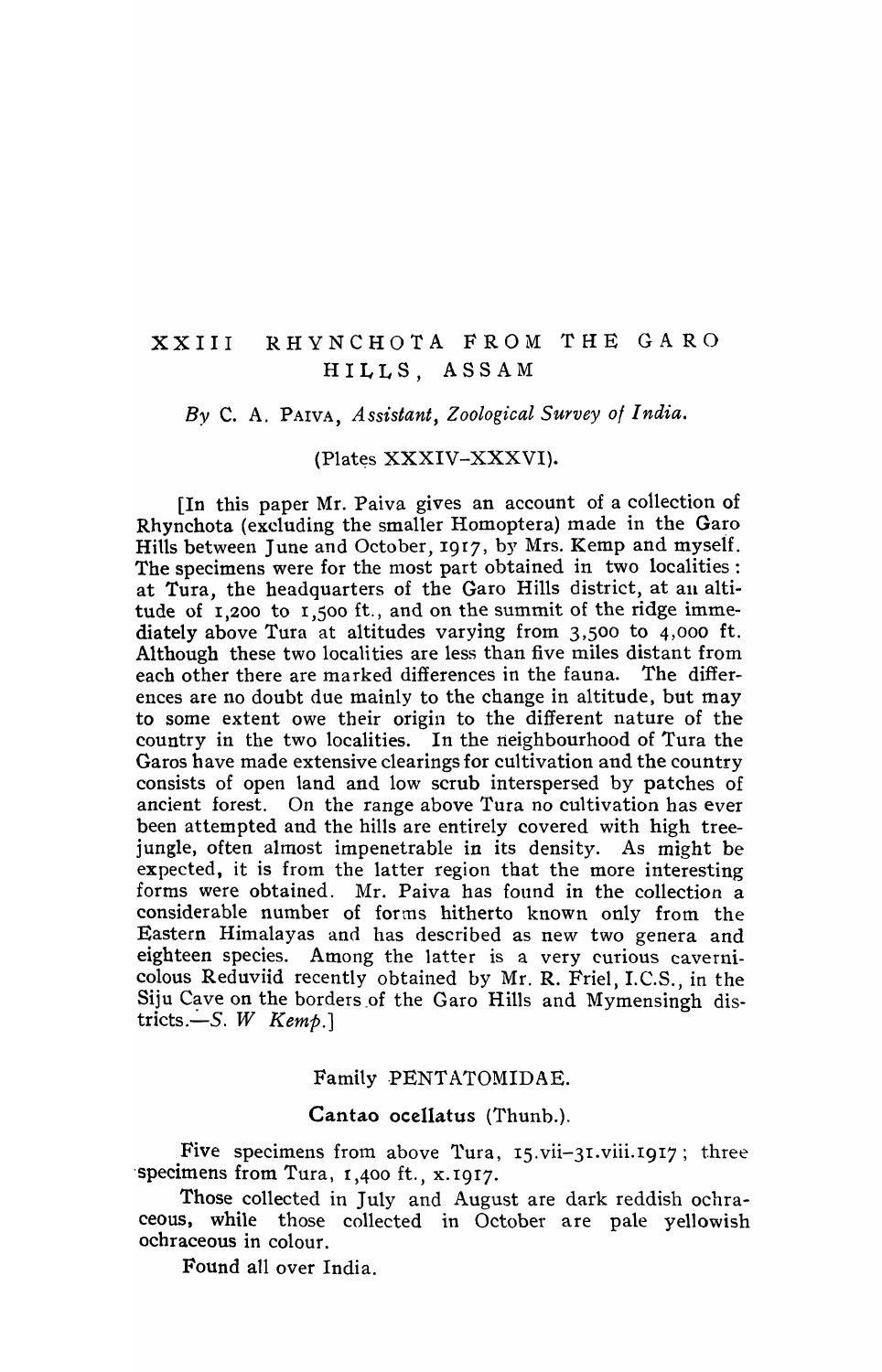# Poecilocoris hardwickii (West.).

Two specimens from above Tura. Common in the Hills of Assam.

# Chrysocoris grandis (Thunb.) var. baro (Fab.).

One specimen from Tura, 1,200-1,500 ft., 15.vi-15.vii.1917; two specimens from above Tura.

Recorded from Skkim, Assam, Burma, extending to Java.

# Chrysocoris stollii (Wolff).

One specimen from Tura, 1,400 ft., x.1917. Universally distributed.

# Chrysocoris pulchellus (Dall.).

One specimen from Tura, 1,200-1,500 ft., 15.vi-15.vii.1917. This evidently rare species was originally described from Sylhet, Assam. A larger, but similarly marked, form comes from Ceylon. Hitherto the only specimen in the collection of the Zoological Survey of India was one from Trincomalee, Ceylon, collected, prohably by  $Mr. E. E. Green, in November, 1906.$ 

# Chrysocoris garoensis, sp. nov.

Described from two specimens, one from Tura, I,400 ft., x.I917 and one from above Tura.

Closely resembling C. *ornatus* (Dalt.) from which it differs in the number and position of the spots on the scutellum and in the colour of the abdomen.

Head dark purplish with the apices of the lateral lobes bluishgreen and in one specimen slightly purplish-red; antennae and rostrum black; pronotum purplish-red with the anterior tnargin shining green in the centre, eight bluish-black spots arranged three near anterior margin, three largest on disk of posterior area, and one at each posterior lateral angle; scutellum purplish-red with a spot at the centre of basal margin, one large, central, almost rounded spot on disk and six spots arranged in pairs, bluish-black, a distinct callosity at base of scutellum; pronotum with a fine, short, central, longitudinal carina on disk, extending from the centre of the middle anterior spot to about the middle of the central posterior spot; scutellum with a distinct, central, longitudinal carina extending through the centre of the large discal spot, this carina is connected with the basal spot of the scutellum by a fine bluishblack line; underside of head purplish, appearing bright green in certain lights; sternum bluish-black ; abdomen beneath pale ochraceous with a small basal and a large apical spot black, stigmatal spots rounded, bluish, lateral margins bright orange; legs purplish.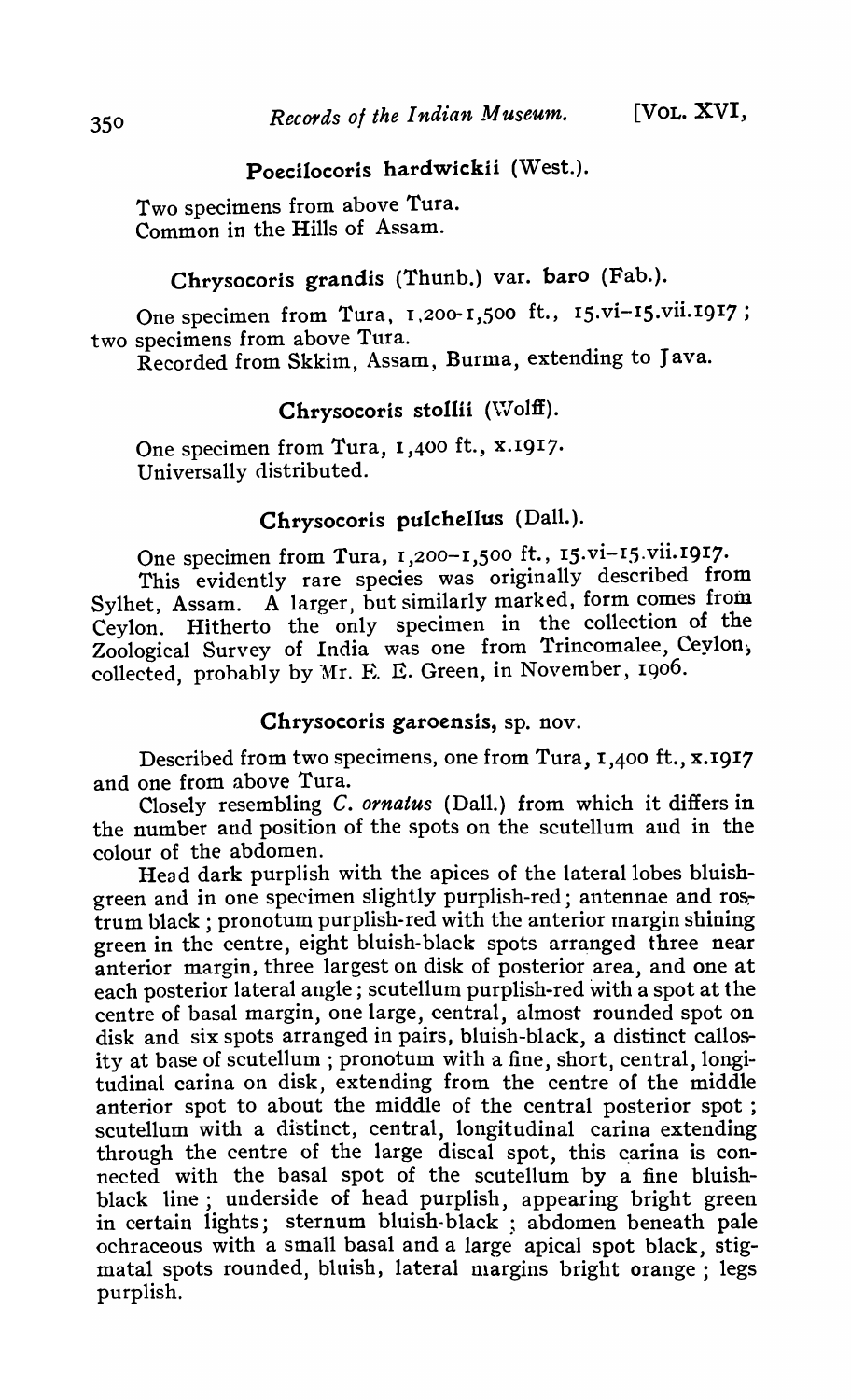Length 15 millim., breadth between pronotal angles 8.9 millim.

*Type* No. 8368/Hr in the collection of the Zoological Survey of India.

#### Lamprocoris lateralis (Guer.).

Three specimens from above Tura. Not uncommon in the hills of Assam and Burma.

#### Lamprocoris royIii (West.).

Five specimens from above Tura. Recorded from Nepal, E. Himalayas and hills of Assam.

#### Hotea curculionoides (Herr.-Sch.).

One specimen from Tura,  $1,200-1,500$  ft.,  $15.\overline{vi}$ -15.vii.1917. India, Burma and Ceylon.

#### Aspidestrophus morio, Stål.

One specimen from above Tura.

The genus A *spidcstrophus* was not hitherto represented in the collection of the Zoological Survey of India and was recorded only from the Naga Hills, Assam and Java.

#### Cydnus varians, Fab.

One specimen from above Tura. A fairly common species.

#### Macroscytus subaeneus (Dall.).

One specimen from Tura, 1,400 ft., x.1917. Found all over India and Burma.

# Dalpada oculata (Fabr.).

One specimen from Tura, 1,400 ft., x.I9I7 and two from above Tura.

Common in Assam.

# Dalpada jugatoria, Leth.

One specimen from Tura, 1,200-1,500 ft., 15.vi-15.vii.1917. Recorded from Sikkim, Assam and Burma.

# Dalpada varia, Dall.

One specimen from above Tura. Found in Bhutan and Assam.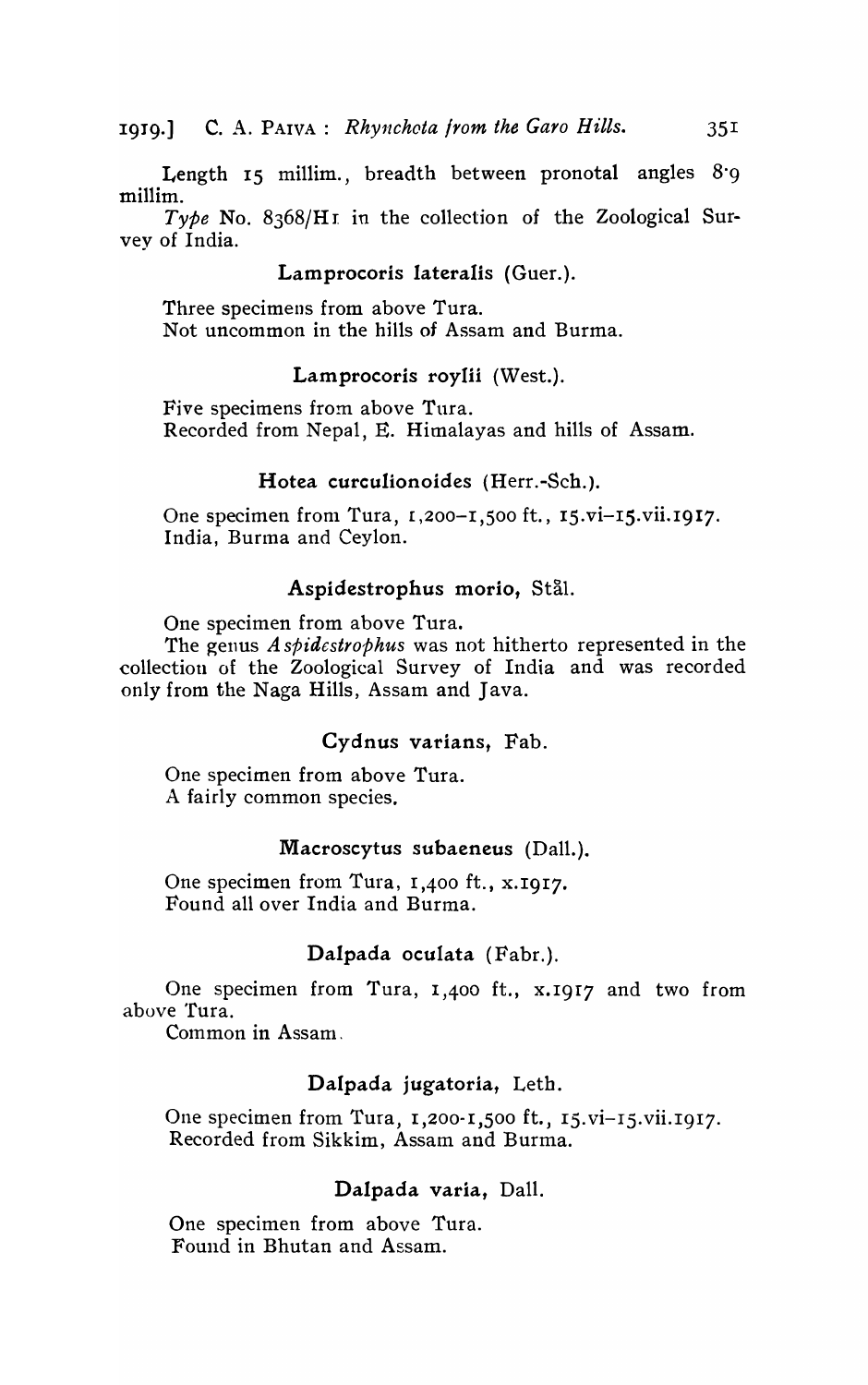#### Nevisanus nagaensis, Dist.

Four specimens from above Tura, "common on tree-trunks.  $S.$  *W*  $K.$ "

This species was not previously represented in the collection of the Zoological Survey of India and was known only from the Naga Hills.

# Ochrophara montana, Dist.

Two specimens from above Tura.

The only other specimens in the collection of the Zoological Survey of India are those from Chanda, Central Provinces, about which there is an interesting note on the damage they do to bamboo seed crops, in Vol. I, p. 147 of the "Fauna of British India, Rhy nchota."

Recorded also from the Naga Hills and Burma.

# Cappaea taprobanensis (Dall.).

Three specimens from above Tura.

Recorded from Sikkim, N. Khasi Hills, Assam, S. India and Ceylon.

#### Tolumnia latipes (Dall.).

One specimen from Tura, 1,200-1,500 ft., x.1917. Found in Sikkim, Hills of Assam, Trivandrum and Burma.

# Aeschrocoris obscurus (Dall.).

Seven specimens from above Tura. As widely distributed as the preceding species.

# Eusarcocoris montivagus, Dist.

Five specimens from above Tura, IS.vii-3I.viii and iX.I917. Same distribution as the two preceding species.

# Carbula crassiventris (Dall.).

Three specimens from above Tura.

This species was not previously represented in the collection of the Zoological Survey of India.

Bhutan, Naga Hills, Assam and Burma.

# Hoplistodera virescens, Dall.

One specimen from above Tura. Recorded from Sikkim, Naga Hills and Burma.

# Antestia pulchra (Dall.).

Five specimens from above Tura,  $15.$ vii-31.viii and ix.1917. Found in Sikkim and Burma.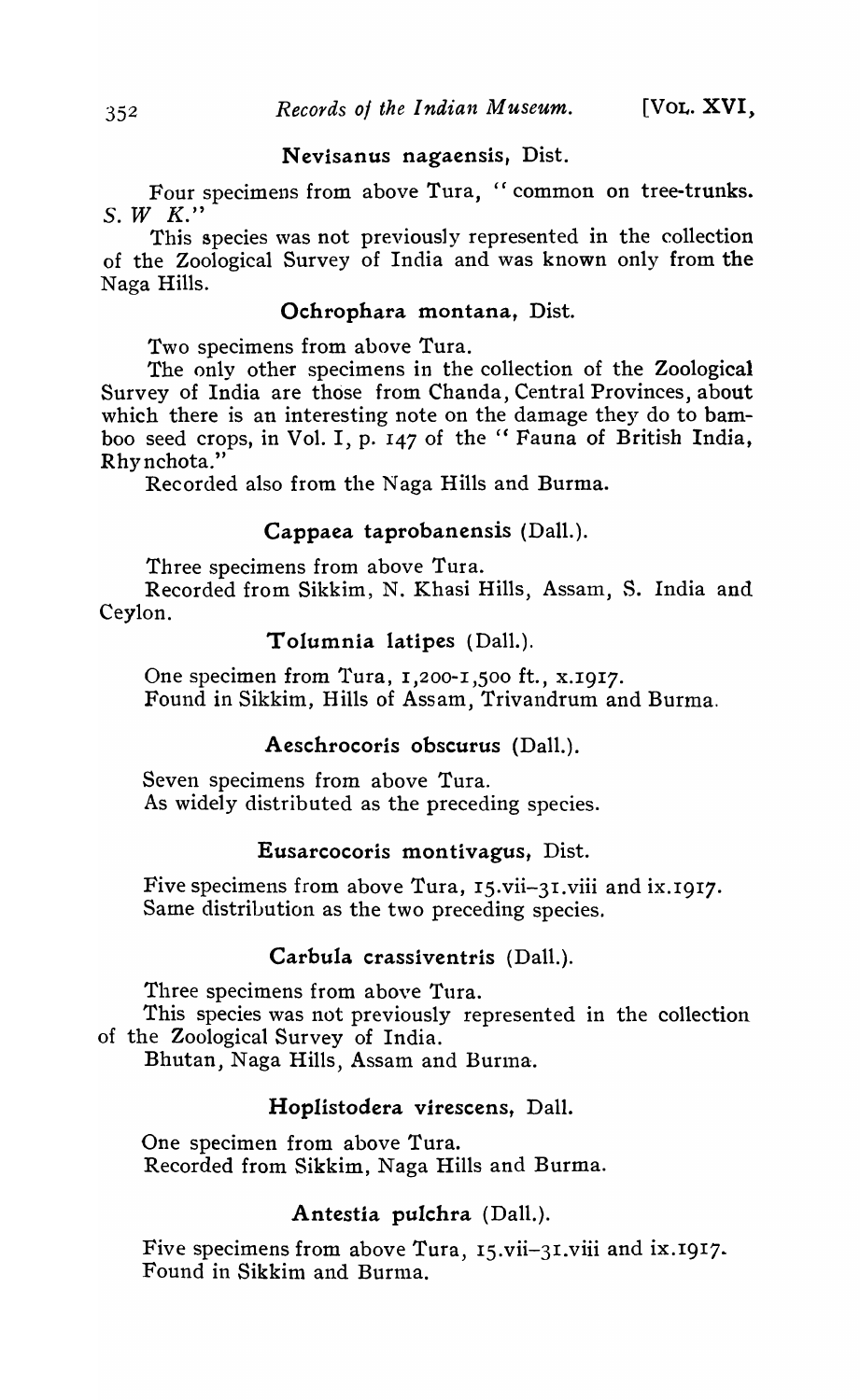#### Exithemus similis, sp. nov.

One specimen from above Tura, IX.IgI7.

Resembling *E. assamensis* but differing from it in the absence of the linear, levigate fascia on the anterior area of the pronotum and head; the scutellum is not paler in hue on its central disk, but is concolourous and evenly punctured throughout and has two small, almost contiguous, black spots near the centre of disk; the abdomen is pale yellowish ochraceous and the black fascia on the lateral area is less distinct, and extends to the apex of the fifth abdominal segment, a large, longitudinal, black fascia occupies the centre of the remaining apical segments ; there is no large, black spot on the femora beneath a little before the apex, the apices of the tibiae and tarsi are brownish ochraceous; the antennae are pale ochraceous with the apices of the second and third joints narrowly, and the apical halves of the fourth and fifth joints brownish-black.

Length 12 millim.; breadth between pronotal angles 7'5 millim.

*Type* No. 8369/Hr in the collection of the Zoological Survey of India.

#### Compastes bhutanicus (Dall.).

Four specimens from above Tura. Recorded from Bhutan, Sikkim, Assam and Burma.

#### Priassus exemptus (Walk.).

One specimen from above Tura. Known from the Naga Hills and Tenasserim.

#### Rhynchocoris humeralis (Thunb.).

One specimen from Tura,  $1,400$  ft.,  $x.1917$  and one specimen from above Tura.

Recorded from Sikkim, Assam and Burma.

#### Catacanthus incarnatus (Dru.).

One specimen from Tura, 1,200-1,500ft., 15.vi-15.vii.1917. Almost universally distributed.

#### Nezara viridula (Linn.).

One specimen from above Tura. Common all over India, Burma and Ceylon.

#### Menida varipennis (West.).

Three specimens from above Tura, 15.vii-31.viii and ix.1917; occurring in Sikkim, Khasi Hills and Tenasserim.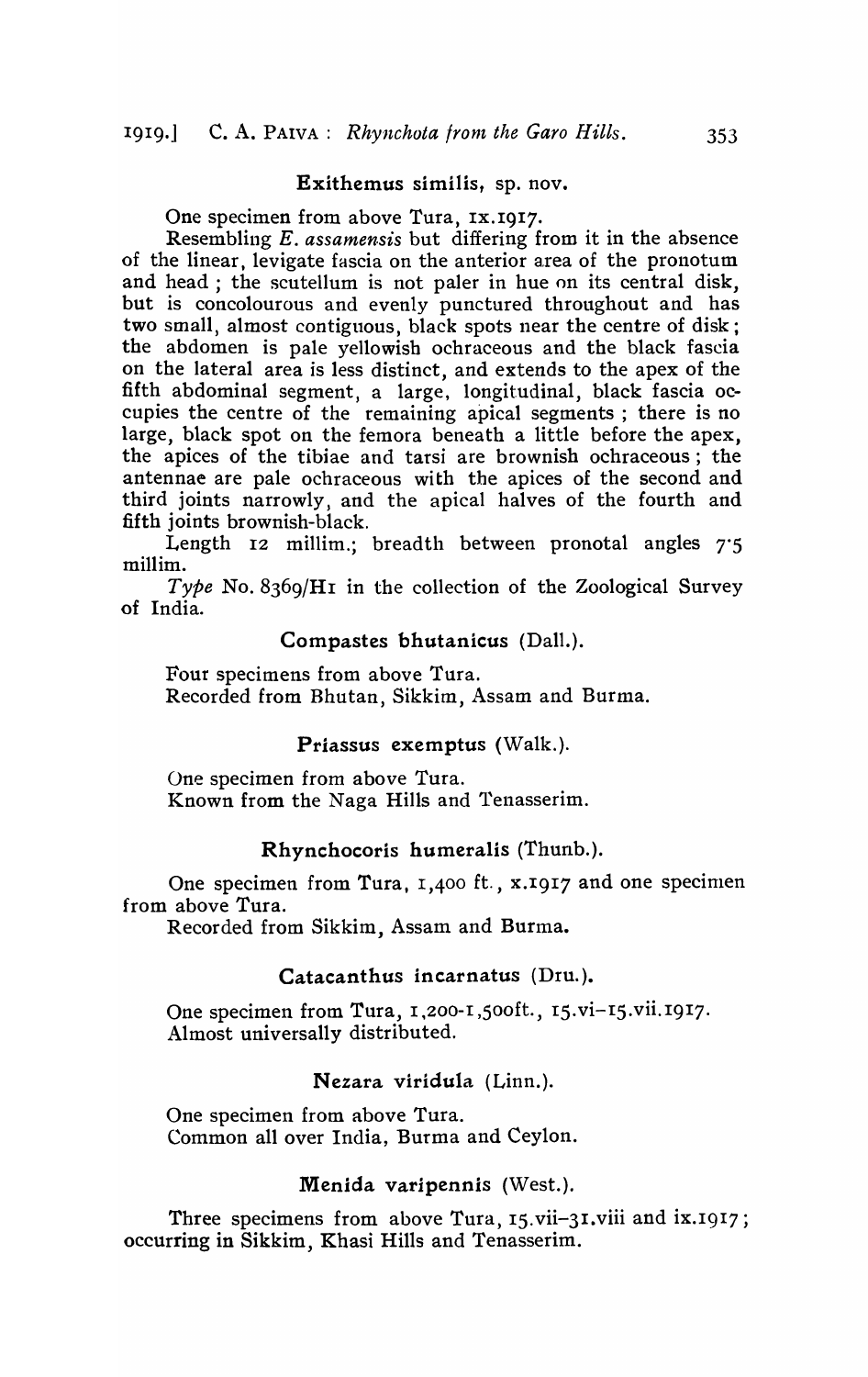# Menida histrio (Fabr.).

One specimen from above Tura.

At present recorded only from Calcutta, Bangalore and Burma.

# Cecyrina platyrhinoides, Walk.

Three specimens from above Tura.

In these specimens the dark brown ochraceous colour given by Walker in his description of the species is replaced by shining black, the pale ochraceous and pale luteous markings on the various parts of the body are present but are less distinct; in one specimen, probably a male, the femora of all the legs and the intermediate and posterior tibiae are medially banded with red; the second and third joints of the rostrum are also red.

This species is apparently confined to Assam. It was not previously represented in the collection of the Zoological Survey of India.

Cazira verrucosa (Westw.).

Two specimens from above Tura, ix. 17, and one from Tura, 1,400 ft., x.1917.

-Found all over India and Burma.

### Picromerus obtusus, Walk.

Four specimens from above 'fura. Recorded from Sikkim, Naga Hills, Assam and Burma.

#### Eusthenes rubefactus, Dist.

Two males and two females from Tura, 1,200-1,500 ft., 15.vi-IS.vii.1917; also one specimen from above Tura.

The latter is dark brown above and pale ochraceous on the underside and legs. It is partly deformed, the lateral margins of the pronotum being asymmetrical. This is evidently an immature male.

A common Assamese species.

#### Pycanum ochraceum, Dist.

Two specimens from above Tura. Recorded from Sikkim, Assam and Burma.

# Dalcantha dilatata, Amy. and Serv.

Three specimens from above Tura. Probably only known from Assam.

# Cyclopelta siccifolia (Westw.).

One specimen from Tura, 1,200-1,500 ft., 15.vi-15.vii.1917. Found all over India, Burma and Ceylon.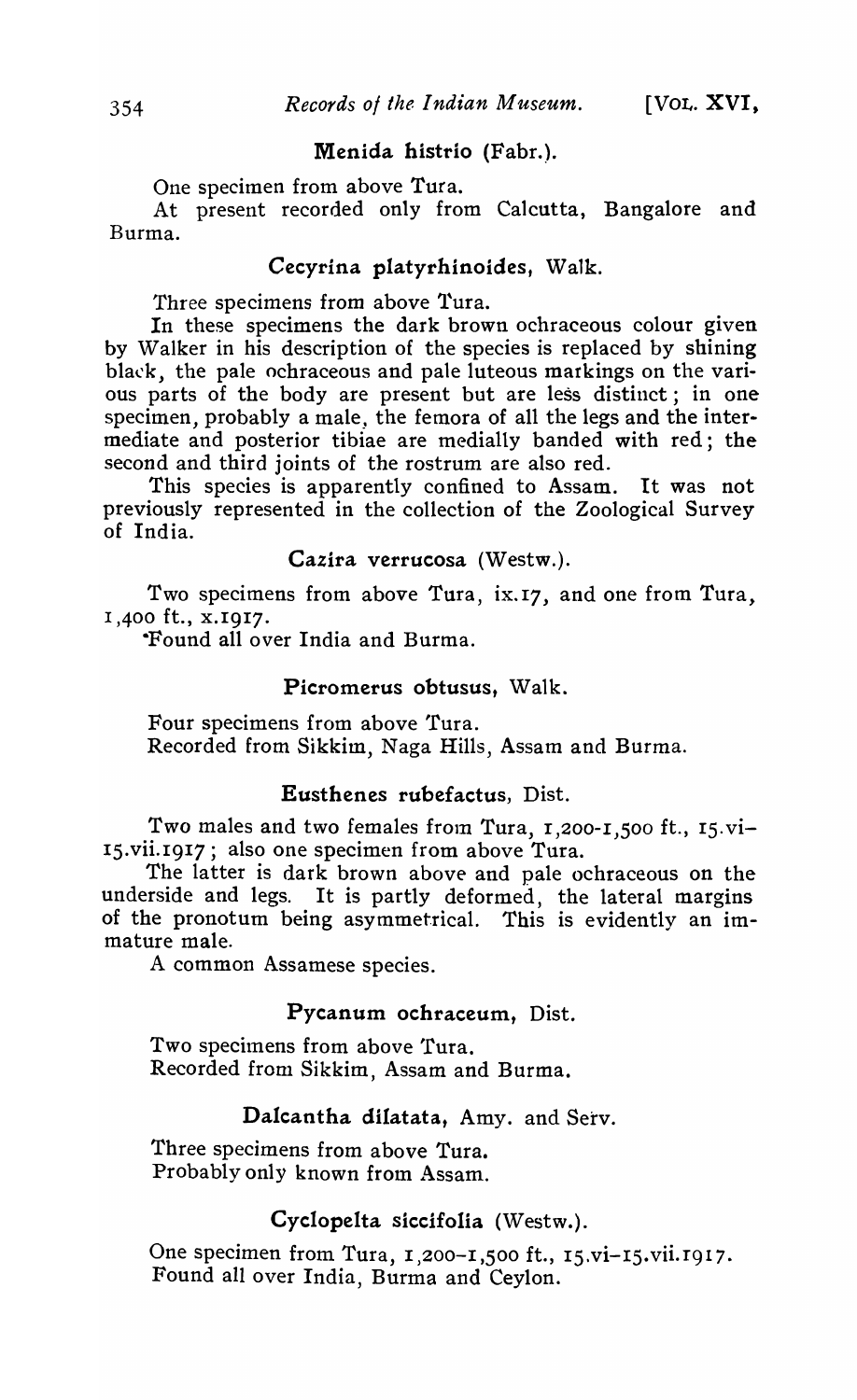#### Aspongopus chinensis, Dall.

Three specimens from above Tura. Common in Sikkim and Assam.

# Megymenum parallelum, Voll.

One specimen from above Tura. Recorded from Sikkim, Assam and the Andamans.

# Eumenotes obscura, West.

One specimen from above Tura. Previously recorded from Sikkim and Burma.

### Gonopsis coccinea (Walk.).

One specimen from above Tura, ix.1917. Recorded from Sikkim, Assam and Burma.

#### Sastragala heterospila (Walk.).

One specimen from above Tura, ix.1917.

*This* species was not previously represented in the collection of the Zoological Survey of India.

Recorded from the Western Himalayas and the Nilgiris. Apparently very widely distributed.

#### Sastragala trilineata, sp. nov.

PI. xxxiv, fig. I.

Described from a single specimen from above Tura.

Head ochraceous with four longitudinal series of punctures, two discal and two marginal, two small, triangular, black spots on basal margin, antennae pale ochraceous with the fourth and fifth joints slightly fuscous; rostrum luteous, its apex black; pronotum ochraceous, coarsely but sparingly punctured, anterior area levigate a little behind the anterior margin, posterior lateral angles spinously produced, acute, the spines dark castaneous, between the posterior lateral angles a broad castaneous fascia occupies the basal portion of the pronotum, and on the middle of the fascia there are three pale ochraceous, longitudinal fasciae) giving the central area a paler appearance; sternum pale ochraceous; scutellum light brownish on the basal area, the apical half luteous with a pale fuscous transverse band just before the apex; extreme basal angles black, the basal area and the apical half sparingly but strongly punctured; corium luteous, irregularly punctured with a few dark castaneous punctures which are most dense on the disk and at the apical angle; connexivum ochraceous, marked with black at the segmental angles; the apex of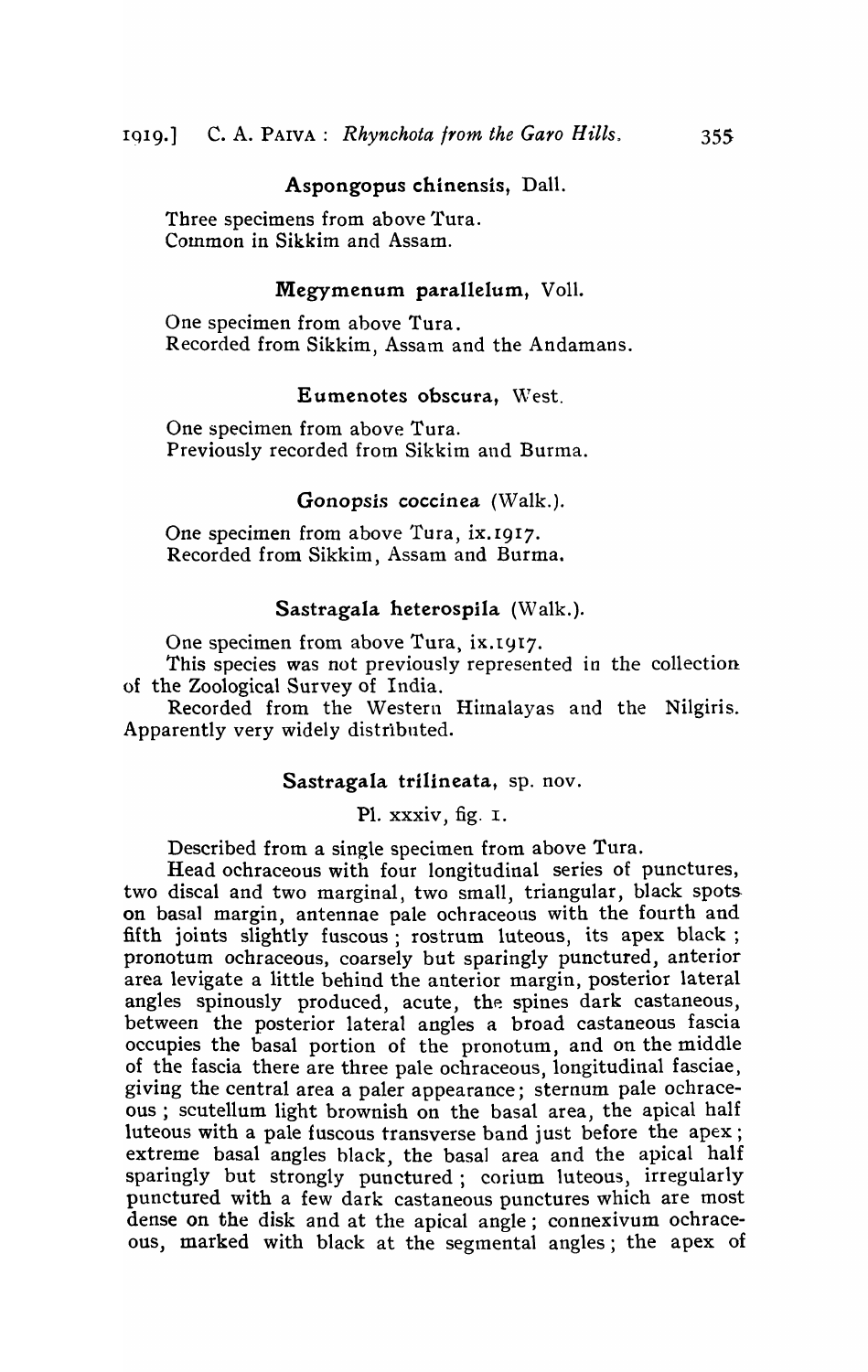the sixth abdominal segment broadly black; underside of abdolnen and the legs pale ochraceous, the latter with the apices of the femora, tibiae and tarsi pale fuscous.

Length 7 millim., breadth between pronotal angles 4·5 millim.

Type No. 8370/H1 in the collection of the Zoological Survey of India.

# Elasmostethus nebulosum, Dist.

Two specimens from above Tura. Hitherto known only from the Naga Hills.

# Elasmostethus truncatuIum (Wa'k.).

Two specimens from Tura, 1,200-1,500 ft., 15.vi-I5.vii. 1917, and tvvo from above Tura.

This and the preceding species were not previously represented in the collection of the Zoological Survey of India.

Recorded from Darjiling and Sibsagar, Assam.

# Family COREIDAE.

# Helcomeria spinosa (Sign.).

One mature and one immature specimen from above Tura, 2,SOO and 3,900 ft., respectively, IS.vii-31.viii.I917. Recorded from Sikkim and Assam.

# Elasmomia granulipes (Westw.).

One specimen from above Tura. Recorded from Sikkim.

#### Mictis tenebrosa (Fabr.).

Two specimens from above Tura. Occurring in Sikkim, the Khasi Hills, Assam and Burma.

# Mictis gallina, Dall.

Two specimens from Tura,  $1,200-1,500$  ft.,  $15.vi-15.vi$ i.1917. Recorded from Burma.

#### Homoeocerus subjectus, Walk.

One specimen from Tura, 1,200-1,500 ft., 15.vi-15.vii.1917 and one specimen from above Tura.

Within our limits, known only from Assam.

# Homoeocerus simiolus. Dist.

One specimen from Tura,  $1,200-1,500$  ft.,  $15.vi-15.vi.1917$ . Recorded from Sikkim, Assam and Burma.

356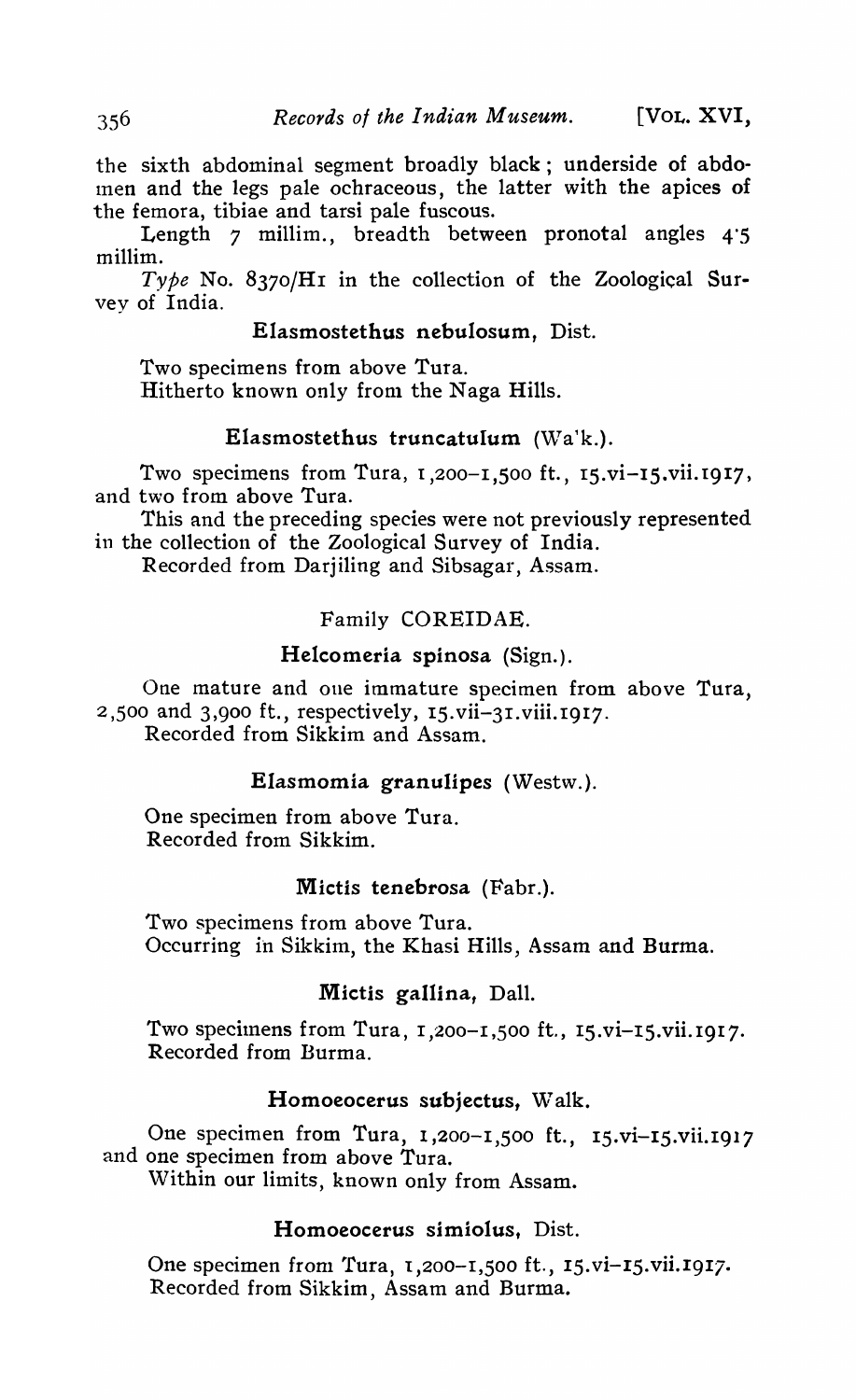#### Homoeocerus concisus, Walk., var. a.

One specimen from Tura, 1,200-1,500 ft., 15.vi-I5.vii.I917. Recorded from Sikkim and Burma.

# Cloresmus antennatus, Dist.

One specimen from above Tura, 3,500-3,900 ft., ix.1917.

This specimen agrees in every respect with Distant's description of the species, but it is much larger, being 16 millim. in length.

Hitherto known only from Sikkim.

#### Colpura erebus, Dist.

Three specimens from above Tura Recorded from Sikkim and the Naga Hills.

#### Colpura funebris, Dist.

One specimen from Tura,  $1,200-1,500$  ft.,  $15.vi-15.vi$ i.1917. Recorded from Sikkim and Assam.

#### Colpura sulcata, sp. nov.

PI. xxxvi, fig. I.

Described from one specimen from above Tura.

Black with ochraceous and reddish ochraceous markings, and some very fine, short, golden hairs above and beneath; extreme base of first joint and the apical joint of the antennae (excluding base), the ocelli, tubercles behind eyes, two lateral spots on basal margin of head, anterior, lateral and posterior margins of pronotum, two irregularly shaped marks on disk and a short longitudinal line on posterior margin of pronotum, apex of scutellum and costal margin of corium, reddish ochraceous; annulations to femora and tibiae of all the legs, those on the posterior femora very broad, veins on the basal area of membrane, transverse linear fasciae at incisures of connexivum, the apex of the first joint and the bases of the second, third and fourth joints of the rostrum ochraceous; some black spots on the pale areas of the femora; a lateral series of segmental spots and four spots at base of abdomen beneath dull black, those on the fifth, sixth and seventh segments larger and more distinct; membrane with a few irregular greyish marks; corium brownish ochraceous with a large dull black spot near inner angle followed by a small, indistinct ochraceous spot; pronotum with its margins slightly reflexed, two short, oblique pits or depressions on centre of anterior area and a shallow longitudinal discal sulcation which extends to the basal area; rostrum very long, extending to the apical margin of the fourth abdominal segment, first joint passing base of head,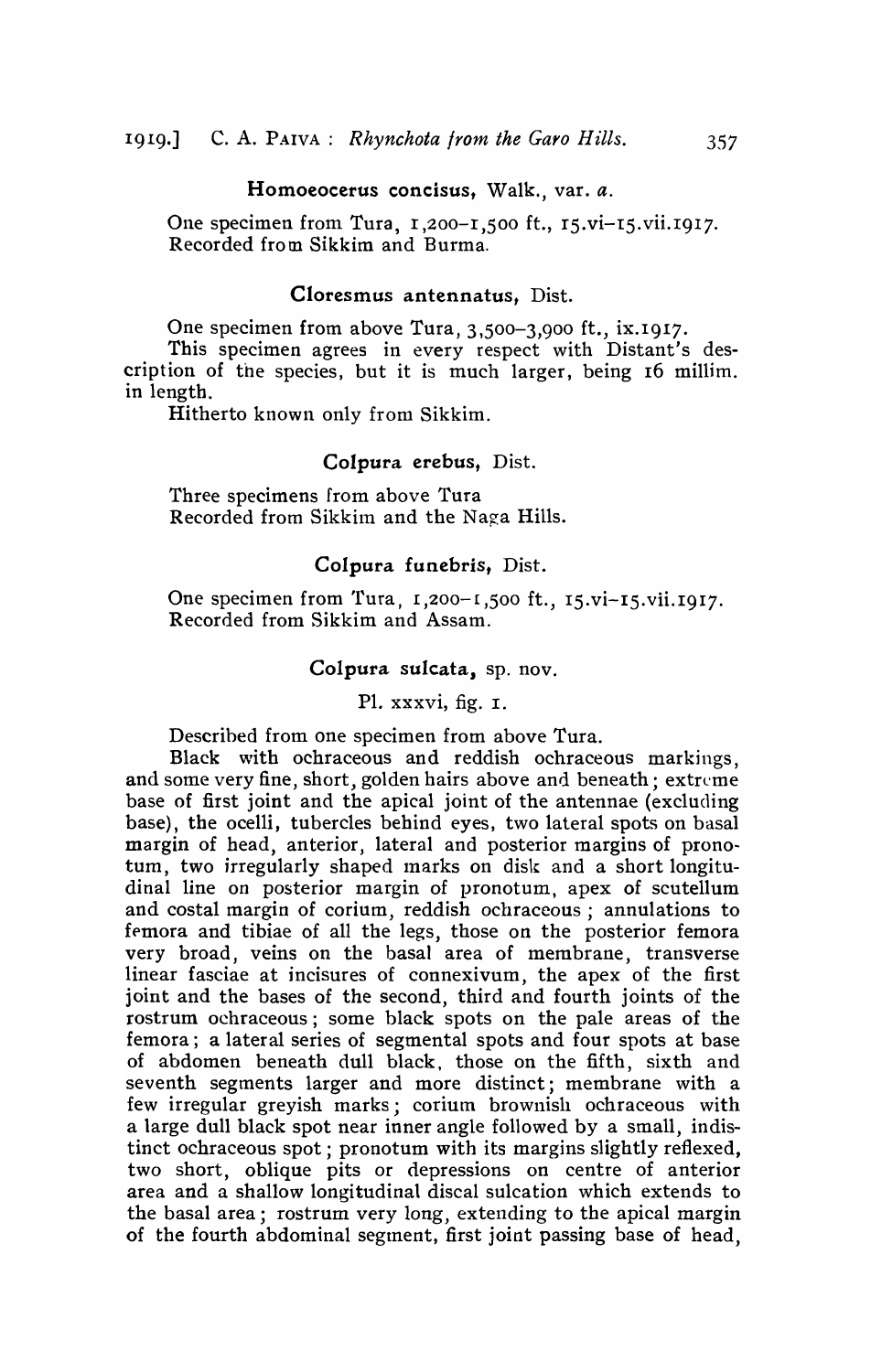shorter than any of the remaining joints, which are subequal, a somewhat deep, longitudinal sulcation on disk of abdomen beneath extending to the apical margin of the sixth segment.

Length 16.5 millim., breadth between pronotal angles 5 millim. *Type* No. 8371/Hr in the collection of the Zoological Survey of India.

#### Hygia touchei (Dist.) var.

Three specimens from above Tura.

These specimens differ from the typical form in being black instead of piceous brown; the legs are entirely black with no ochraceous markings.

Recorded from Sikkim.

#### Dasynus relatus, sp. nov.

Described from three specimens from above Tura.

Brownish ochraceous, thickly and darkly punctate; corium purplish; membrane fuscous brown, its basal angle darker; antennae black, the apical joint ochraceous with the base narrowly black; legs and underside ochraceous; antennae with the first joint slightly incrassated towards apex, first and second joints equally long, longer than the third and fourth, which are subequal; head a little longer than breadth between eyes, with a few minute scattered black punctures, which are most dense in a central longitudinal groove situated between the ocelli; apex of head broad, pale ochraceous; rostrum ochraceous, its extreme apex black, extending to base of mesosternum; pronotum densely punctate, the lateral margins narrowly black, posterior pronotal angles prominent, obtusely angulate and slightly recurved, disk of pronotum with a pale, faint, central, longitudinal carina, posterior marginal area of pronotum with a somewhat deep, transverse sulcation; scutellum brownish ochraceous, its apex pale and impunctate, the anterior area deeply punctured, transversely rugulose ; coriaceous portion of hemelytra blackly punctate, outer portion of corium purplish, remainder brownish ochraceous, costal margin of corium ochraceous; abdomen above reddish ochraceous, the lateral margins of the sixth and the greater part of the apical two segments dull black; connexivum ochraceous; a small black spot on the lateral areas of the meso- and metasterna and a similar spot near the middle of the lateral areas of the second, third, fourth and fifth abdomina1 segments below.

Length  $17-21$  millim., breadth between pronotal angles 6-8 millim.

*Type* No. 8372/H1 in the collection of the Zoological Survey of India.

# Cletus punctulatus (Westw.).

One specimen from above Tura. Recorded from Sikkim and the hills of Assam.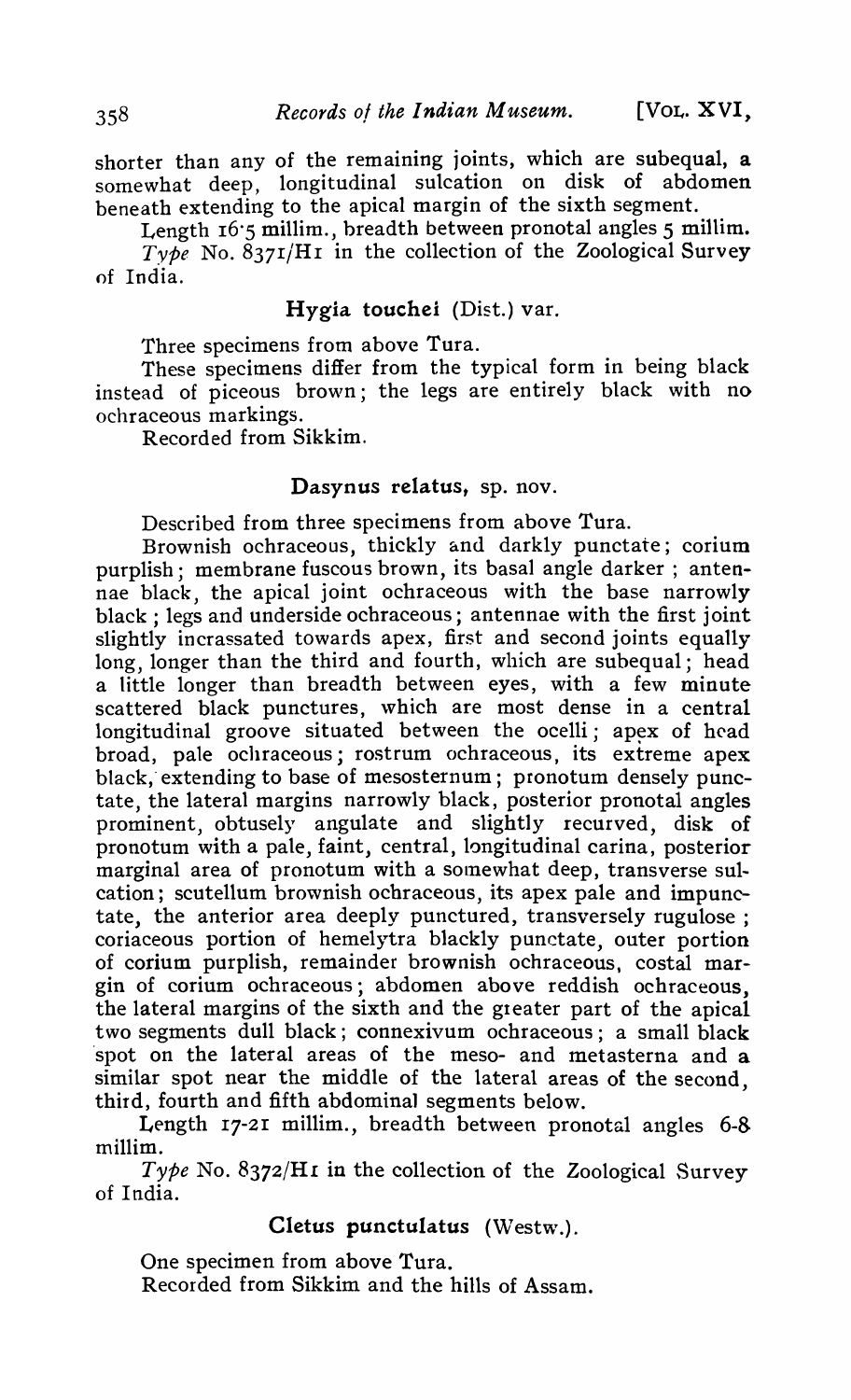#### Cletus bipunctatus (West.).

One specimen from above Tura. Common throughout India, Burma and Ceylon.

# Cletus punctiger (Dall.).

One specimen from Tura, 1,200-1,500 ft., vii-viii. 1917 and two from above Tura.

Recorded from Murree; Bengal and Burma.

#### Cletomorpha raja, Dist.

Two specimens from above Tura. Recorded from Sikkim, Assam and Burma.

#### Riptortus linearis (Fab.).

Three specimens from Tura,  $1,200-1,500$  ft.,  $15.vi-15.vii.1917$ . Distributed throughout India, Burma and Ceylon.

# Serinetha abdominalis (Fab.).

One specimen from Tura, 1,200-1,500 ft., 15.vi-15.vii.1917. Apparently a common Indian species.

#### Family L YGAEIDAE.

#### Graptostethus trisignatus, Dist.

Two specimens from Tura, 1,400 ft., x.1917 and five from above Tura.

Recorded from the Assam Hills and Burma.

#### Nysius ceylanicus (Motsch.).

One specimen from Tura, 1,200-1,500 ft., 15.vi-15.vii.1917. A very common and widely distributed species.

# Ninus turaensis, sp. nov.

Described from a single carded specimen from above Tura.

Head dark, clothed with fine white pubescence; eyes very dark purplish-red; antennae ochraceous, the basal and apical joints darker in hue, first joint stout, shortest, second longest, third and fourth joints much shorter than second, subequal, fourth incrassated; pronotum brownish, densely pubescent on anterior area, the brown colouration on the posterior area in the shape of the letter M; scutellum, clavus and base of corium clothed with white pubescence, a spot at the apex of clavus near the inner angle of corium, a small linear mark near outer margin of corium a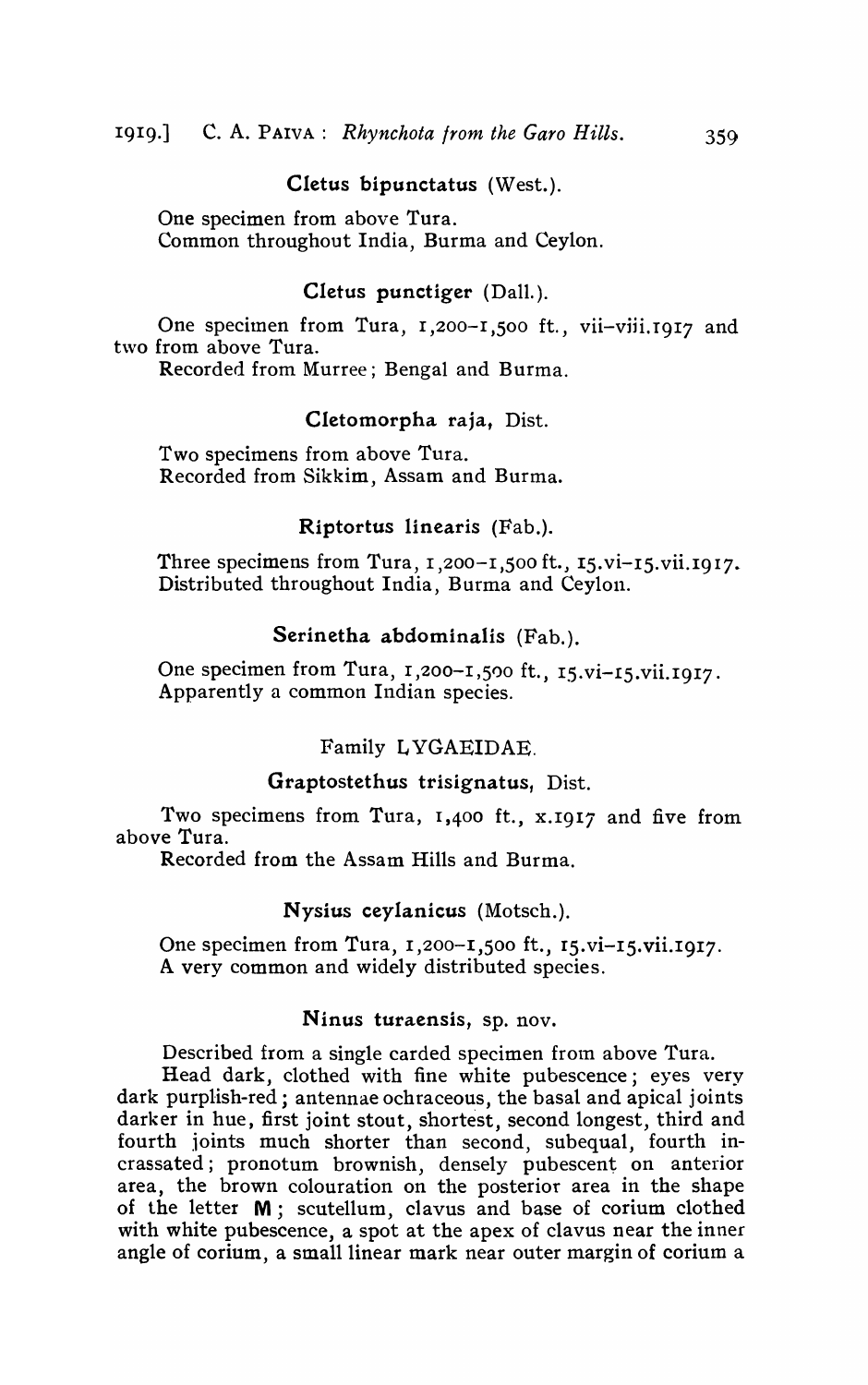little beyond base and the apex dark castaneous, a small impunctate, hyaline depression near apical area of clavus and a larger similar depression on disk of corium near the inner angle; membrane hyaline; legs ochraceous, claws of tarsi black.

Length excluding membrane  $2.5$  millim.

*Type* No. 8375/HI in the collection of the Zoological Survey of India.

# Macropes excavatus, Dist.

Four specimens from above Tura. Known only from Shillong, Assam.

# Malcus scutellatus. Dist.

Three specimens from above Tura. Recorded from Assam, Sikkim and Ceylon.

#### Nerthus kempi, sp. nov.

PI. xxxvi, fig. 2.

Described from one carded specimen from above Tura.

Shining black, elongate. Base of first joint of antennae, basal margin of pronotum, central longitudinal fascia on apical area of scutellum not extending to base, basal marginal area of first and third segments of connexivum, basal third of intermediate and posterior femora, and a more or less distinct central annulation to posterior tibiae, yellowish ochraceous; clavus brownish ochraceous, with the scutellar margin black, and two longitudinal series of black punctures on marginal areas; basal half of corium semihyaline, its veins, costal margin and the apical area broadly black; membrane shining, bronzy; head, pronotum, scutellum and sternum densely punctured, the pale areas on the pronotum and scutellum almost impunctate, a small, foveate depression at the centre of the basal margin of scutellum; femora slightly incrassate, antennae with the first joint very short, second joint longest, third longer than fourth.

Length II millim., breadth between pronotal angles 3 millim.

The colour of the corium, connexivum and legs distinguishes this species from *N. dudgeoni,* Dist.

*Type* No. 8376/H1 in the collection of the Zoological Survey of India.

#### Vertomannus capitatus, Dist.

Four specimens from above Tura.

Recorded from Assam and Burma and represented in the collection of the Zoological Survey of India from the Darjiling district.

# Paromius exiguus (Dist.).

One specimen from above Tura. Apparently widely distributed.

360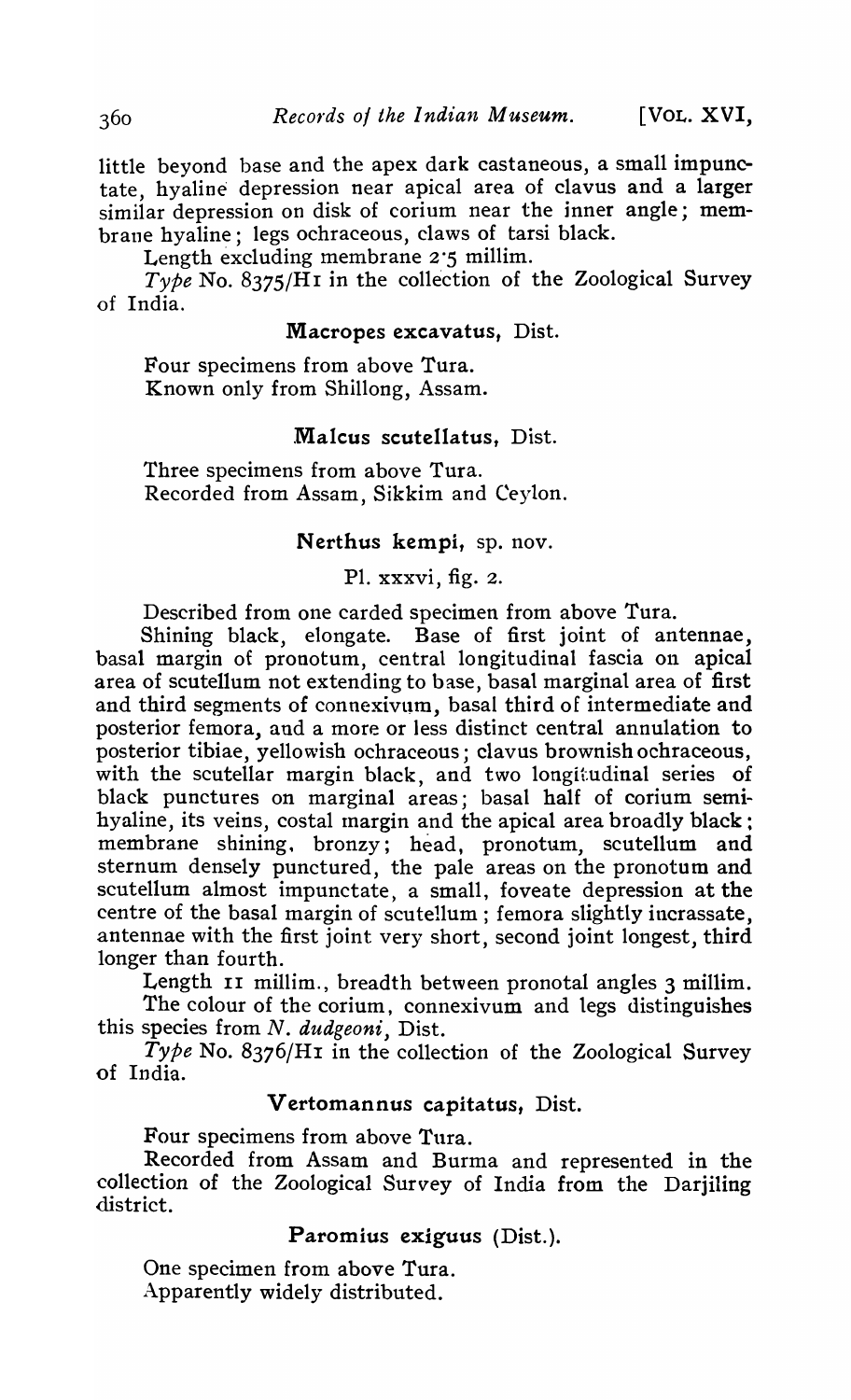#### Pamera pallicornis (Dall.).

Two specimens from Tura,  $1,200-1,500$  ft.,  $15.vi-15.viii.1917$ . Recorded from Assam, Sikkim, Burma and Shillong.

#### Pamera vincta, Say.

One specimen from Tura, 1,200-1,500 ft., 15.vi-15.viii.1917. Universally distributed.

#### Dieuches uniguttatus (Thunb.).

One specimen from Tura. A very common and widely distributed species.

#### Family PYRRHOCORIDAE.

#### Lohita grandis (Gray).

Four specimens from Tura,  $1,200-1,500$  ft.,  $15.vi-15.vi1.1917$ , and two from above Tura.

A fairly common species, also found in the plains.

# Physopelta gutta (Burm.).

Four specimens from above Tura.

Common in the Darjiling district. Recorded from Assam. Burma and Ceylon.

#### Ectatops gelanor, Kirk. and Edw.

One specimen from Tura, 1400 ft., x.1917.

This species was not previously represented in the collection of the Zoological Survey of India.

Recorded only from Karenee, Burrna.

#### Dindymus lanius, Stål.

Five specimens from above Tura.

Recorded from the Naga and Khasi Hills, Assam, and Burma.

#### Dindymus rubiginosus (Fabr.).

One specimen from Tura, 1,200-1,500 ft., 15.vi-15.vii.I917· A common species in Assam. Occurring also in Malabar and Burma.

#### Pyrrhopeplus posthumus, Horv.

One specimen from above Tura, Recorded from Sikkim, Assam and Burma.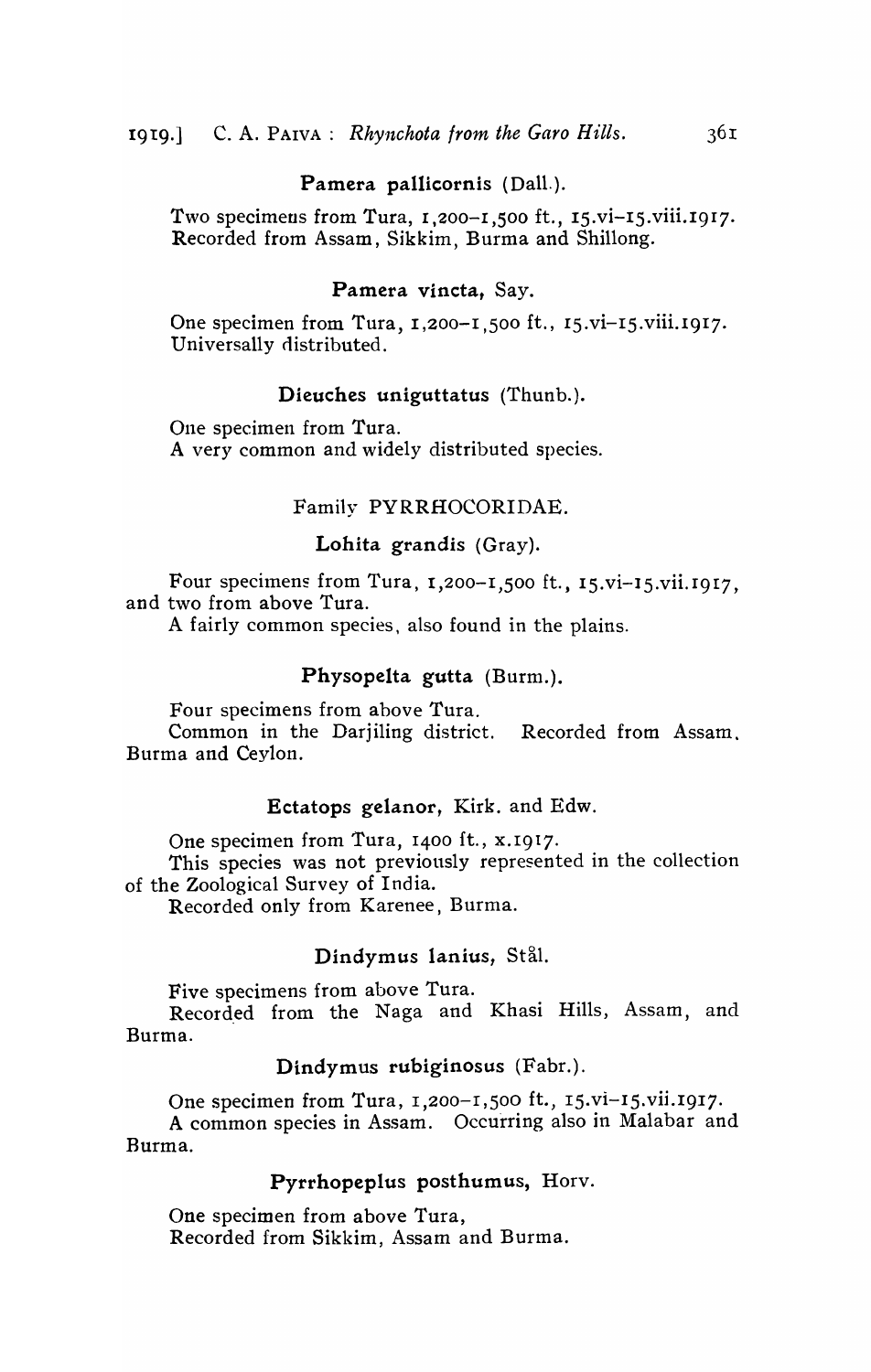# Family ARADIDAE.

#### Mezira membranacea (Fabr.).

Three specimens from above Tura. An abundant species.

#### Neuroctenus affinis, Dist.

Two specimens from above Tura. Not previously known to occur in Assam.

# Family HYDROMETRIDAE.

### Rhagovelia nigricans (Burm.).

Two specimens in alcohol, one from Tura, 1,200-1,500 ft., vi-vii. 17 and another from the Ganool R., Damalgiri, Garo Hills,  $viii.17.$ 

Recorded from the Southern Palaearctic Region and the Mascarene Is.

MicroveIia lineatipes, sp. nov.

PI. xxxiv, fig. 2.

Described from four carded specimens from Damalgiri, Garo Hills, ix.1917.

Head and pronotum piceous; lateral margins of head and greater part of pronotum witli silvery grey pubescence; a fine, central, longitudinal sulcation extending from near base of head to apex; antennae castaneous, second joint longest, remaining joints subequal; a short, pale reddish ochraceous fascia near anterior margin of pronotum medially interrupted with black, some long black hairs near anterior lateral pronotal margins, lateral angles prominent; hemelytra fuscous, a long streak sometimes broken near inner margin of clavus, another on basal area of corium, three spots inconstant in size placed transversely across the middle of membrane, a long streak, sometimes broken up into spots, near inner margin and a somewhat elongate spot at the middle of apical area of membrane greyish-white; legs ochraceous, apical half of claw joint of all the tarsi, apices of fore tibiae and a longitudinal streak on the anterior part of all the femora, inwardly black, femora and tibiae of the legs hairy; underside dull black, densely pubescent, a spot beneath lateral pronotal angles and the connexivum beneath dark reddish ochraceous.

Length  $2.3$  to  $2.5$  millim.

*Type* No. 8377/H1 in the collection of the Zoological Survey of India.

# MicroveIia atromaculata, sp. nov.

# Pl. xxxiv, fig. 3.

Described from five carded specimens from Damalgiri, Garo Hills, iX.I917.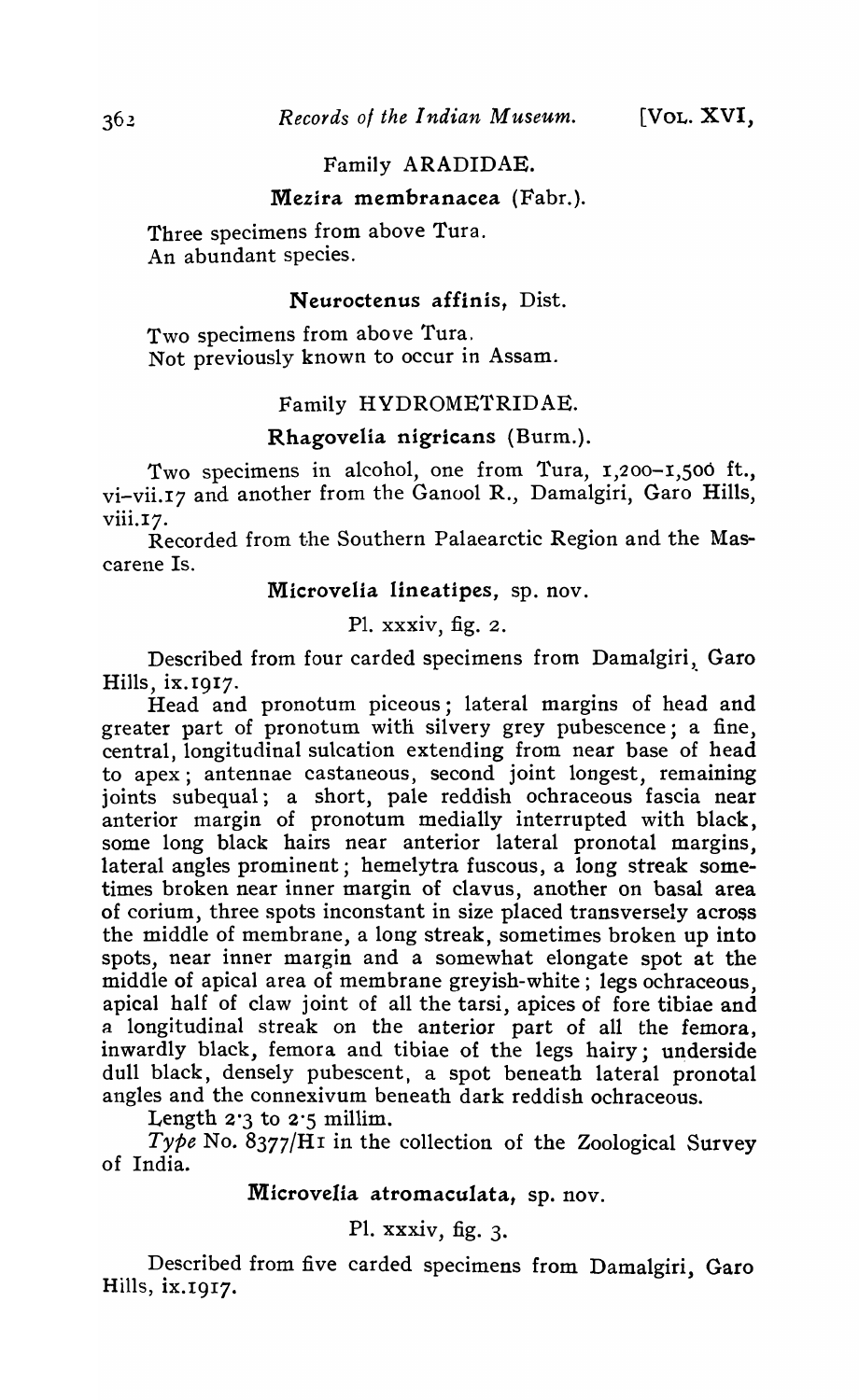Head and pronotum dull black; apex of head, anterior margin and posterior portion of lateral angles of pronotum, reddish ochraceous; lateral margins of head and anterior area of pronotum greyishly pubescent; antennae ochraceous, apices of first and second joints and the whole of the fourth joint fuscous, second joint shortest. fourth longest, first and third subequal in length, third joint very slender; pronotum with a transverse patch produced narrowly backwards but not reaching basal margin, situated immediately behind the ochraceous fascia on anterior margin and two almost contiguous spots at basal angle jet black; hemelytra pale brownish, a longitudinal streak on clavus connected with a small spot at basal angle of corium, a large spot on disk of corium, a large, furcate mark near base of membrane, a rounded spot near apical angle of corium, a series of linear spots on inner margin and a large subrectangular spot on apical area of membrane greyish white; legs pale ochraceous, apices of tibiae and tarsi infuscate; underside black, greyishly pubescent.

Length 1"75 millim

*Type* No. 8378/H1 in the collection of the Zoological Survey of India.

#### Perittopus maculatus, sp. nov.

# PI. xxxiv, fig. 4.

Described from six carded specimens from above Tura, Garo Hills, 3,500-3,900 ft., 15.vii-3I.viii.I917. Also found in a well in dense jungle above Tura, 3,800 ft., I5.vii-3I.viii.I7.

*Macropterous form* -Bright reddish ochraceous, with a large patch on each antero-Iateral margin of pronotum black; the entire insect covered with erect hairs, those on the disk of the pronotum very short; head globosely arched, almost perpendicularly deflected anteriorly, a short longitudinal sulcation between eyes; antennae shining black, inserted below the eyes on a level with the clypeus, first joint stout, curved outwards, longer than any of the remaining joints, second and fourth subequal, slightly longer than the third, first three joints with long black hairs on inner margins; pronotum about as long as broad, lateral margins strongly sinuate, lateral angles broadly prominent, basal angle subangulate, disk moderately raised, minutely punctured, anterior margin depressed behind head, the whole surface covered with hairs which are most conspicuous on the lateral areas; hemelytra reddish-brown, with the claval margins and the basal and apical margins of corium black, clothed with short greyish hairs; membrane dusky grey, body beneath bright ochraceous, an irregular lateral fascia extending from the metasternum to the sixth abdominal segment black; legs bronzy black, coxae, trochanters, anterior femora and the bases of the intermediate and posterior femora pale ochraceous.

*A pterous form.*—Similar in colour to the macropterous form; lateral and basal angles of pronotum rounded; a slight transverse impression between the anterior and posterior lobes of the pro-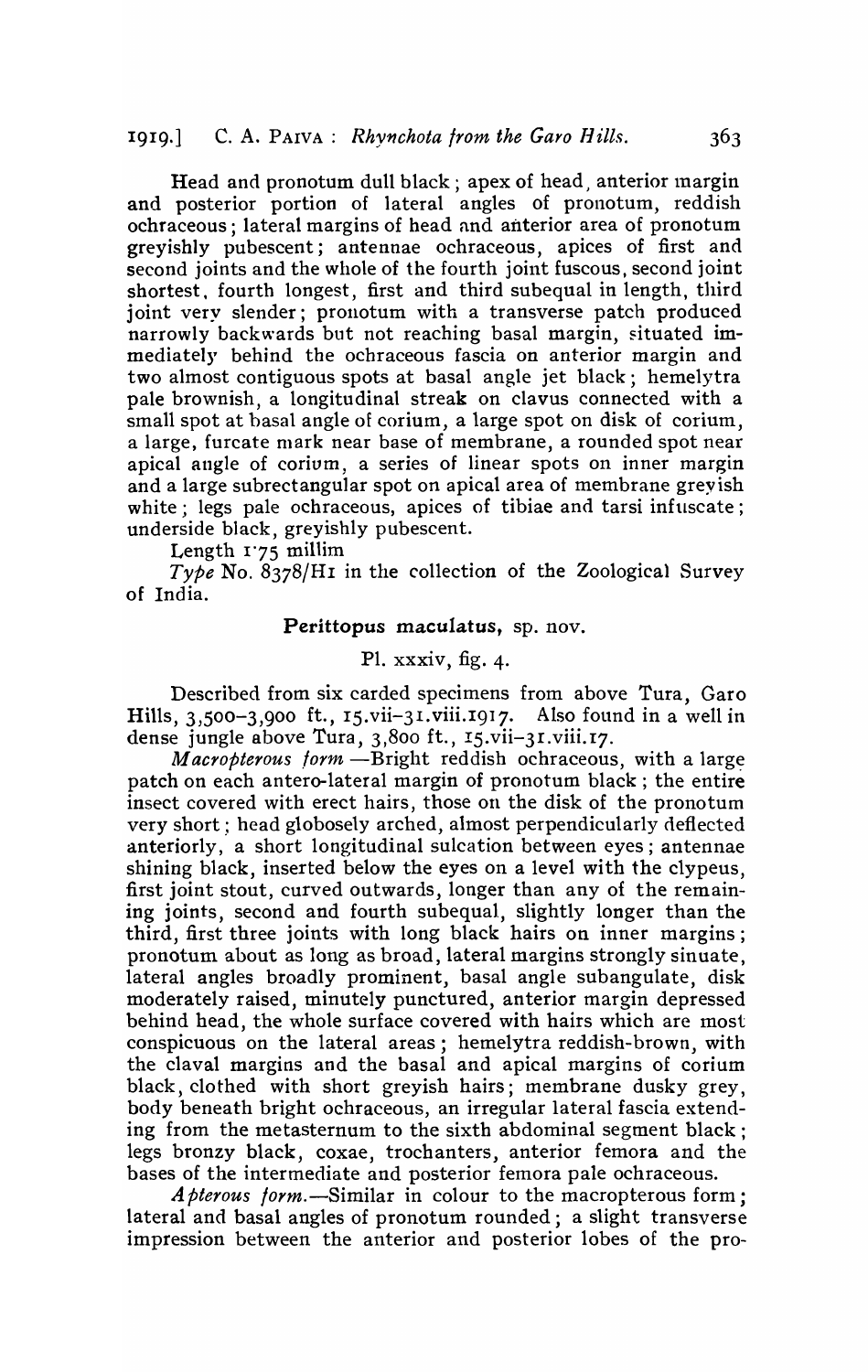notum; the black patch on the antero-Iateral area more distinct and rounded; pronotum not so long as in the macropterous form; abdomen above black as far as the sixth visible segment, remaining segments bright reddish ochraceous, the entire surface very hairy.

Length  $2$  millim.

*Type* No. 8379/Hr in the collection of the Zoological Survey of India.

# Gerris (Limnogonus) tristan, Kirk.

A single specimen from a stream in dense jungle above Tura,  $3,800$  ft.,  $15.\text{vii}-31.\text{viii}$ .  $1917.$ 

A very common and widely disttibuted species.

# Chimarrhometra orientalis (Distant).

1879. *Halobates? orieutalis,* Distant, *Trans. Ent. Soc. Lond.,* p. 126. <sup>18</sup>79'" *"Id.* (gen. 1) *Sec. Yark. M-iss., Rhyn.,* p. 12, ff. 11, 12. 1896. Chimarrhometra orientalis, Bianchi. Annuaire Mus. St. Pétersb., P·71. 1904. " ., Distant, *Fauna Brit. Ind. Rhy.,* II, p. Igo. 1908. *Rheumatotrechus himalayanus*, Kirkaldy. Canad. Ent., XL, p. 452. 1910. *Gerris monticola. Distant, Ann. Mag. Nat. Hist.* (8) V, p. 141.<br>1910. <sup>Id., Fauna Brit. Ind. Rhy., V (Appendix),</sup> p. 142. 1910. *Rheumatotrechus himalayanus*, Kirk., Distant, *Fauna Brit. Ind.*  $Rhy.$ , V (Appendix), p. 151.

One winged and five apterous females from the same locality as the preceding species,

The generic position of this species is doubtful. It has evidently been described under various generic and specific names by different authors. Distant himself has described it under two different genera. He based his original description on the structural character of the basal joint of the anterior tarsi but there appears to be a misunderstanding on this point. The male genitalia form a very good character for distinguishing the genus. Distant's description of *Gerris monticola* was taken from a macropterous female, while that of *Halobates? orientalis* was taken from an apterous male. We have in the collection of the Zoological Survey of India the type of *Halobates? orientalis* as well as the co-types of *Gerris monticola.* There is no doubt that Kirkaldy's species is the same as *G. orientalis*. It is common in Himalayan streams.

# Eotrechus kalidasa, Kirk.

One apterous specimen from above Tura.

This species was not hitherto represented in the collection of the Zoological Survey of India. I have no doubt that the specimen is specifically identical with the winged form described from Karenee, Burma, by Distant.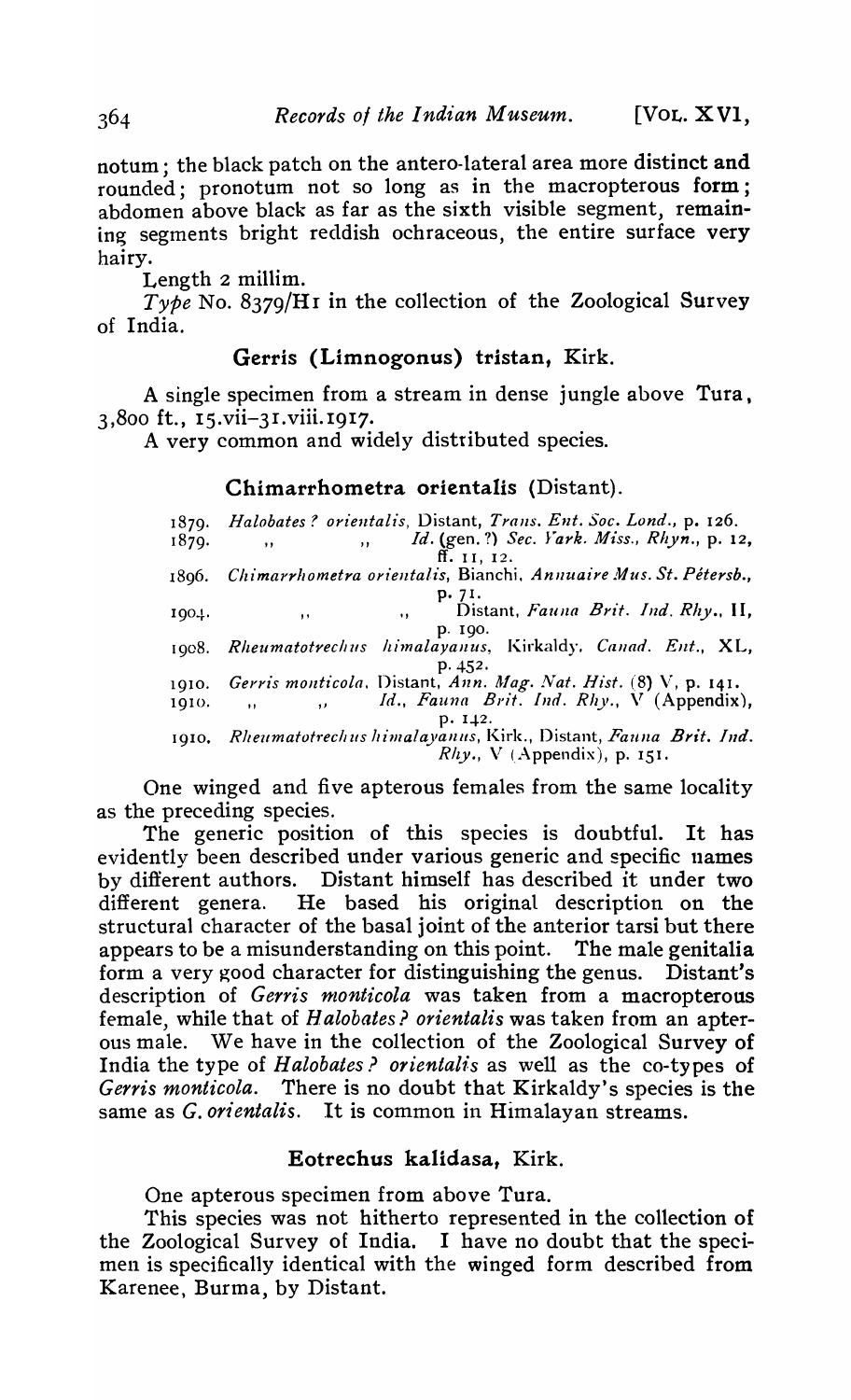#### Ptilomera Iaticaudata (Hardw.).

Four apterous specimens from Tura,  $1,200$ -1,500 ft.,  $15.\text{vi}-$ 15.vii. 1917.

#### Genus Metrocoropsis, nov.

*Type:* 1.\1 *etrocoropsis femorata,* Paiva. *Distribution:* Assam, Garo Hills.

Head subquadrate, as long as broad at base; lateral margins strongly concavely sinuate at junction of eyes, apical and basal margins convex; antennae four-jointed, first joint longest, almost as long as the remaining three together, third joint shortest; eyes large, posteriorly extending over the lateral angles of the pronotum ; pronotum much longer than broad; hemelytra passing abdominal apex; anterior legs very robust in male, anterior femora much incrassated with two distinct teeth situated on the underside, one a little beyond middle and the other near apex, anterior tibiae almost as long as anterior femora, much stouter than the tibiae of the other legs, anterior tarsi with the basal joint much smaller than the second joint; intermediate and posterior legs very long; in the female the anterior femora are simple.

Allied to *M etrocoris,* but differing in the presence of the teeth on the anterior femora.

#### Metrocoropsis femorata, sp. nov.

PI. xxxiv, fig. 5.

Described from five specimens from a stream in dense jungle, above Tura, 3,800 ft., IS.vii-3I.viii.I9I7.

Head, pronotum, underside and legs oehraceous; antennae (excluding base of the first joint), a large patch on head between eyes, anterior and lateral margins of pronotum (excluding anterior angles), a central longitudinal fascia to pronotum extending from anterior margin to a little before basal angle, a broad curved fascia on each side of the central one, in some cases united anteriorly a little before middle, but not reaching basal angle, a few linear marks on intermediate and posterior acetabula, four longitudinal fasciae on anterior femora, the uppermost widest, the anterior tibiae and tarsi and two small rounded spots at the bases of the intermediate and posterior femora black; intermediate and posterior legs fuscous brown.

Length including membrane  $8:5$  millim.

This species resembles *Metrocoris nigrofasciatus* very closely hut is easily separated from it by the markings on the pronotum and the anterior femora, etc.

*Type* No. 838I/HI in the collection of the Zoological Survey of India.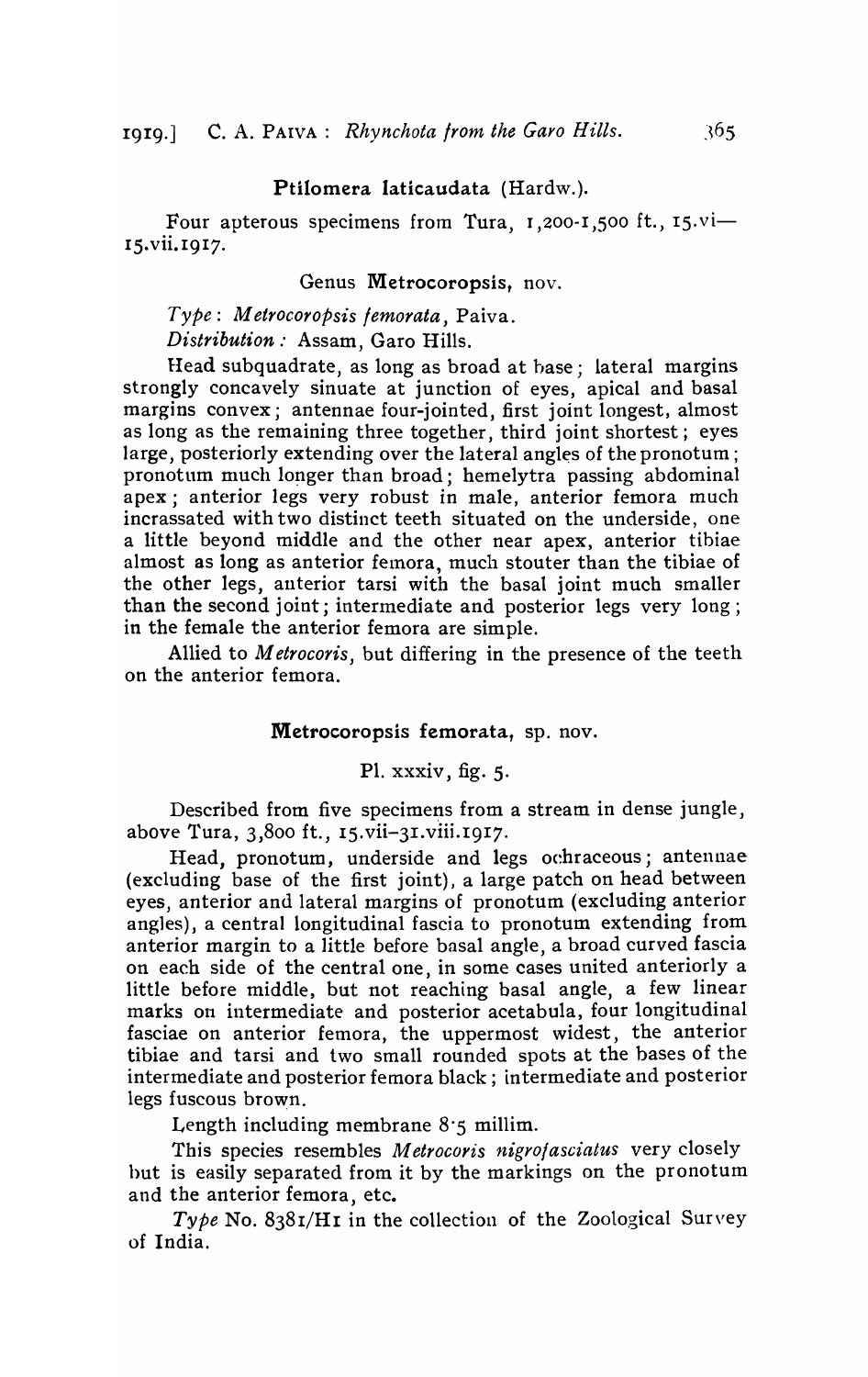# Family REDUVIIDAE.

#### Myiophanes greeni, Dist.

One specimen from Tura, 1,400 ft., x.1917.

Not previously represented in the collection of the Zoological Survey of India.

Recorded only from Ceylon.

# Bagauda cavernicola, sp. nov.

PI. xxxvi, fig. 3.

Six specimens in alcohol from the Siju Cave, Garo Hills, Assam, xi.I9I7 (R. *Friel).* 

Castaneous brown; constricted area of pronotum extending to the anterior half of the posterior lobe, a large rounded spot on corium at base of membrane, bases of anterior coxae, apical halves of anterior femora, the anterior tibiae (excluding base and apex), prosternum, a spot on the disks of meso- and metasterna, intermediate and posterior coxae, apices of intermediate and posterior femora, bases of intermediate and posterior tibiae creamy white; abdomen beneath paler than above; membrane pale fuliginous; other structural characters as in B. *splendens*, Dist. Antennae mutilated in type specimen.

Length excluding membrane 16 millim.

*Type No.* 8547/HI in the collection of the Zoological Survey of India.

### Apocaucus laneus, Dist.

One specimen from above Tura.

Hitherto known only from Kurseong, Darjiling district, E. Himalayas.

# Canthesancus gulo, Stål.

One specimen from Tura, 1,200-1,500 ft., 15.vi-15.vii.1917 and two from above Tura.

Recorded from Sikkim, Assam and Burma.

#### Valentia apetala (de Vuill.).

Three specimens from Tura, 1,200-1,500 ft., 15 vi-15 vii.1917 Known only from Sylhet, Assam.

#### Valentia compressipes, Stål.

Two specimens from Tura, 1,200-1,500 ft., 15.vi-15.vii.1917. Recorded from Burma.

### Psophis erythraea, Stål.

One specimen from Tura, 1,200-1,500 ft., 15.vi-15.vii.1917 and two from above Tura.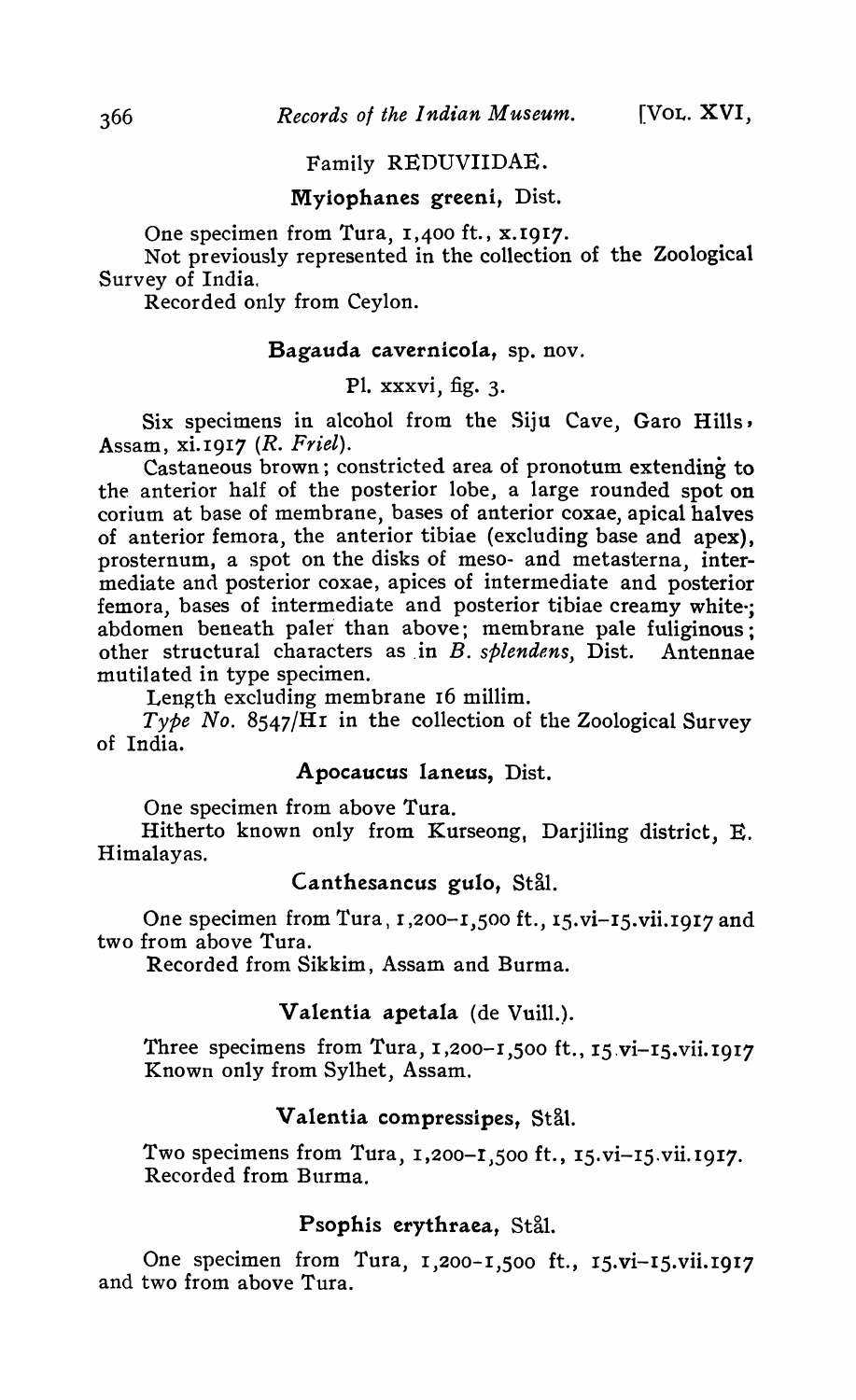Not previously represented in the collection of the Zoological Survey of India. Recorded from North India.

#### Centrocnemis ståli. Reut.

One specimen from Tura, 1,200-1,500 ft., 15.vi-15.vii.1917 and three found on a dead tree above Tura, 3,000 ft. Recorded from Darjiling district, E. Himalayas and Assam.

#### Epirodera impexa, Dist.

'fwo specimens from Tura, 1,200-1,500 ft., 15.vi-I5.vii.I9I7. Not previously represented in the collection of the Zoological Survey of India.

Hitherto known only from Burma.

# Acanthaspis helluo, Stål.

Three specimens from above Tura. Apparently confined to Assam.

#### Scadra fuscicrus, Stål.

Three specimens from above Tura. Retorded from Burma and Ceylon.

#### Scadra castanea, sp. nov.

PI. xxxv, fig. I.

Described from two specimens from above Tura.

Head light brown, collar, pronotum, scutellum and legs castaneous; antennae black, longly pilose, the base of the first joint pale ochraceous; pronotum shining, glabrous, constricted a little before the middle, a deep, central longitudinal furrow extending from the anterior margin to a little beyond the middle of the posterior lobe, a longitudinal depression on each lateral area of the posterior lobe extending from the impression at the constriction to the posterior basal margin, with the exception of the central longitudinal furrow, the other furrows on the pronotum are transversely impressed; scutellum strongly depressed on disk, the apical spines curved inwards; hemelytra dull black, the basal angle of the corium and a small triangular patch on its apical margin ochraceous, sometimes tinged with red; connexivum dilated. obliquely reflexed, marked alternately with orange yellow and black; sternum black; abdomen beneath black, centrally carinate, a pale ochraceous line on the middle of the apical margins of the first three basal segments, and a greenish-yellow patch on the basal lateral angles of the second, third, fourth and fifth segments; legs with the coxae, trochanters, apices of the femora broadly, bases and apices of the tibiae and the tarsi ochraceous.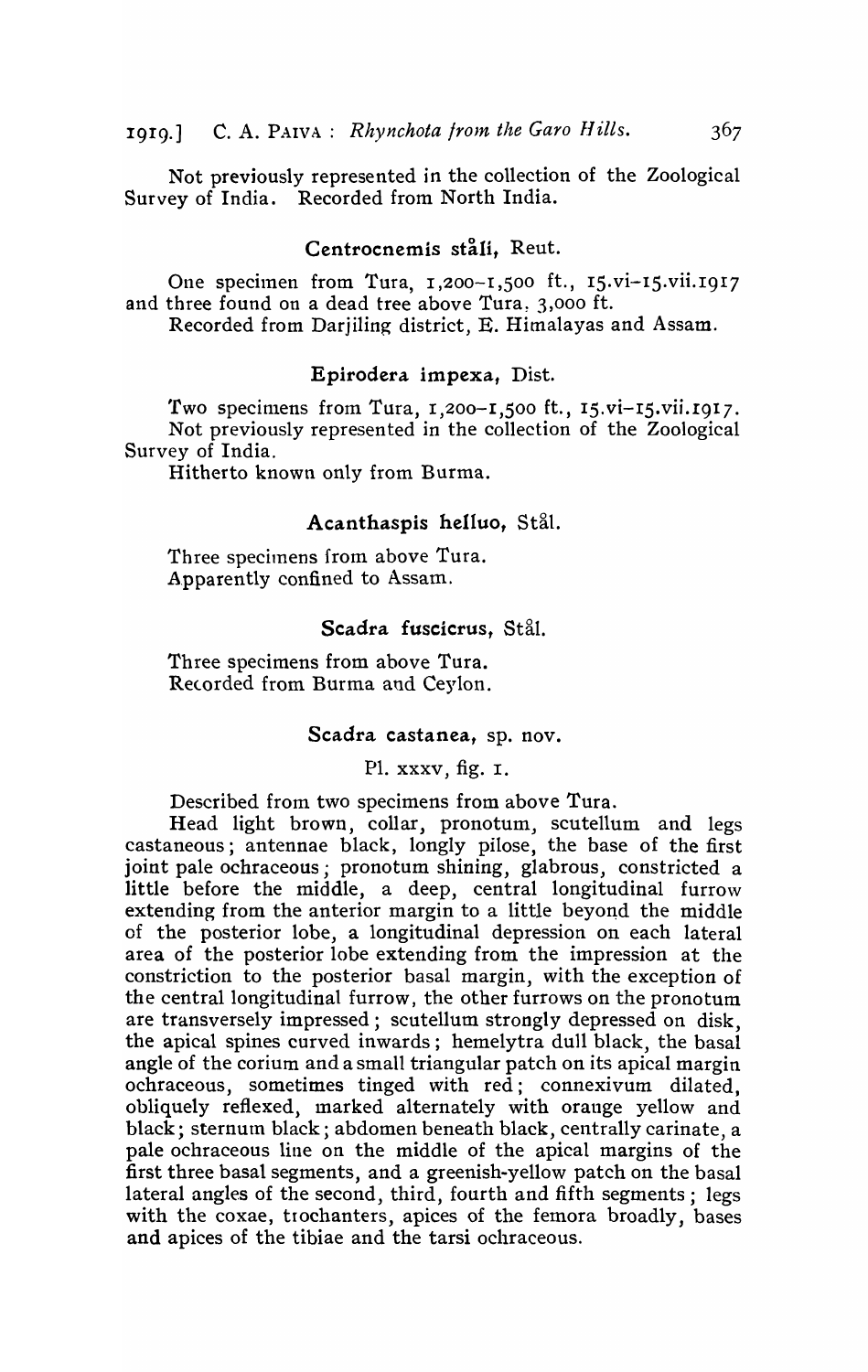Length  $13.5$  millim.

*Type* No. 8382/H1 in the collection of the Zoological Survey of India.

### Genus Paralibavius, nov.

*Type: P. singularis,* Paiva.

*Distribution:* Assam, Garo Hills,

Head deflected in front of eyes, its apex acuminate, central lobe tuberculous, eyes large, postocular area tumid, distinctly narrowed behind, forming a short cylindrical collar; antennae 7jointed, inserted nearer the eyes than the apex, first joint long, passing apex of head, about as long as head, its apex incrassated, second joint longer than first, the remainder smaller and slender: pronotum slightly, transversely constricted before middle, centrally, longitudinally impressed, the impression not reaching the basal margin, anterior lobe tumid, faintly sculptured on disk, minutely tuberculous on lateral areas, posterior lobe with a shallow impression on each lateral area, where it is transversely striate; scutellum with three spinous angulations, the outer ones curved inwards, the central about two-thirds as long as the outer, disk with a large depression; hemelytra about reaching apex of abdomen; abdomen a little broader than hemelytra; a strong, acute spine at the posterior angle of each segment of the connexivum; femora slightly incrassated towards apex, two rows of minute, tuberculous spines on the underside of the femora and tibiae of all the legs, anterior tibia with a short spongy furrow at apex.

Readily distinguished from the other genera of the Ectrichodiinae by the spinous projections of the connexivum·.

#### Paralibavius singularis, sp. nov.

PI. xxxv, fig. 2.

Described from a perfect specimen from above Tura.

Head, anterior lobe and lateral margins of posterior lobe of pronotum, base and lateral margin of corium and connexivum pale reddish ochraceous; antennae black, extreme base of first joint ochraceous; disk of posterior lobe of pronotum, scutellum and legs castaneous; membrane dull black;

Length  $8$  millim.

*Type* No. 8384/Hr in the collection of the Zoological Survey of India.

# Ectrychotes relatus, sp. nov.

# PI. xxxv, fig. 3.

Three specimens from Tura,  $1,200-1,500$  ft.  $15.vi-15.vi$ i.1917 and three from above Tura.

Head, lateral margins of posterior pronotal lobe, scutellum, bases of clavus and corium, connexivum and legs reddish testa-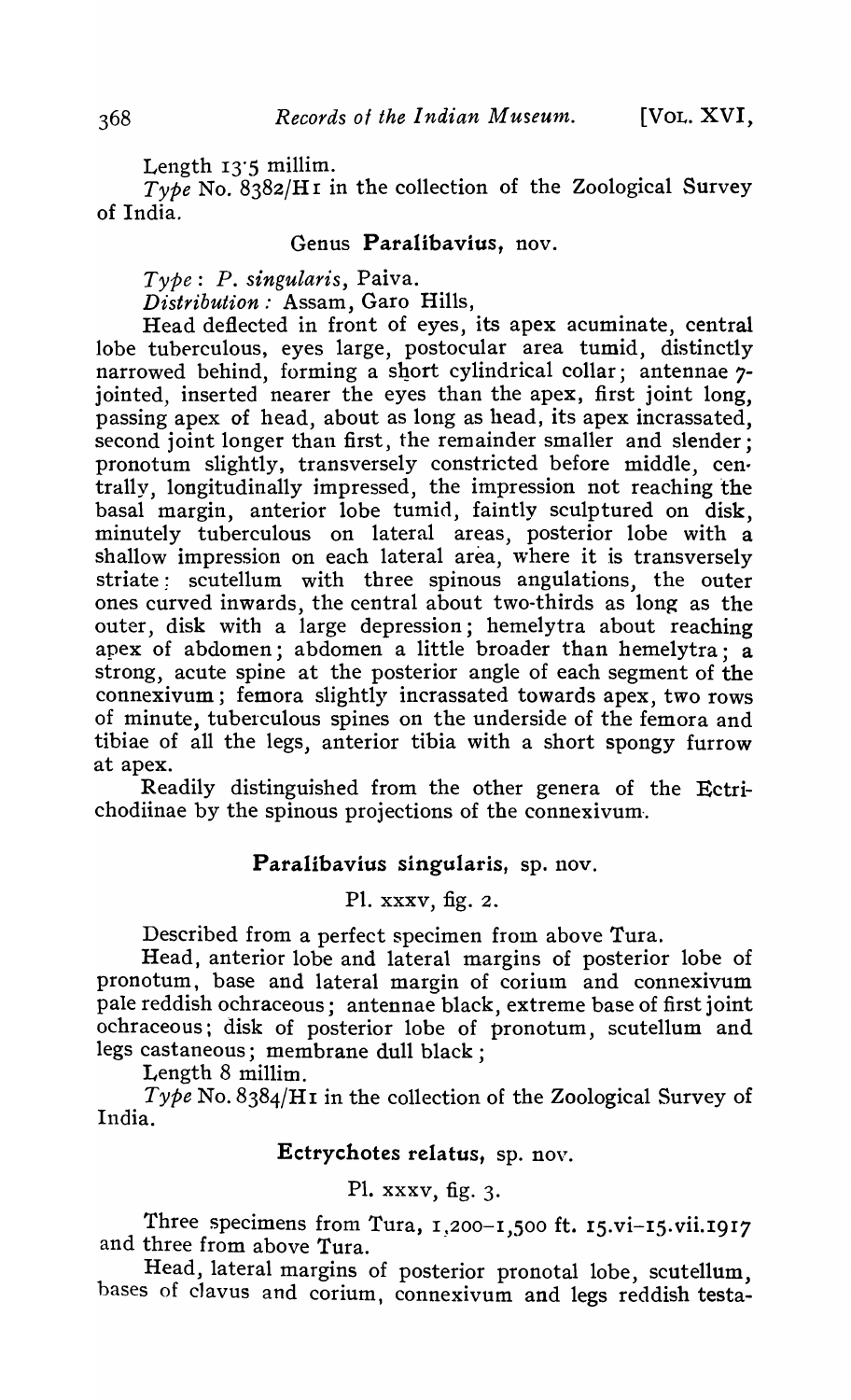ceous; antennae longly pilose, black, first joint brown, its extreme base pale ochraceous; pronotum, excluding the posterior lateral margins, and base of scutellum cupreous; hemelytra black, a very deep black patch on clavus and disk of corium, the lateral margins and the apical area of corium reddish-black; connexivum marked with black on the third, fourth, fifth and sixth segments; sternum blackish; abdomen beneath reddish ochraceous, with the segmental sutures and large, lateral patches on each segment united to form a broad band, black; apices of the anterior and intermediate tibiae black; anterior and intermediate femora very faintly, and the posterior femora very distinctly, annulated with black at about middle; a narrow black annulation near base of posterior tibiae.

Length  $13$  millim.

*Type* No. 8385/H<sub>I</sub> in the collection of the Zoological Survey of India.

Closely resembling E. *cupreus.* 

# Vilius melanopterus, Stål.

Two specimens from Tura,  $1,200-1,500$  ft.,  $15.7i-15.7i$ i,  $1917$ . Recorded from Assam and Burma.

#### Harpactor marginellus (Fabr.).

Two specimens from Tura,  $1,200-1,500$  ft.,  $15.vi-15.vii.1917$ and two from above Tura.

Recorded from Assam, Burma and Aden.

#### Harpactor nigricollis (Dall.).

Four specimens from above Tura. Found in Bhutan, Sikkim and Burma.

#### Sphedanolestes mendicus (Stål) var.

One specimen from Tura, 1,200-1,500 ft., 15.vi-15.vii.1917. Recorded from Assam and Burma.

#### Sycanus? dubius, sp. nov.

Described from a single specimen from above Tura, 2,500 ft. viii. 1917.

Head, antennae, anterior lobe of pronotum, scutellum, membrane, body beneath, legs, and large rounded spots on the dilated connexivum shining black; antennae with the fourth joint very dark brown, the first joint longest, about as long as the anterior tibiae; head a little longer than pronotum; rostrum with the second joint longest; anterior lobe of pronotum small, centrally impressed near base, posterior lobe luteous, smooth, the lateral angles nodulosely subprominent; scutellum without a raised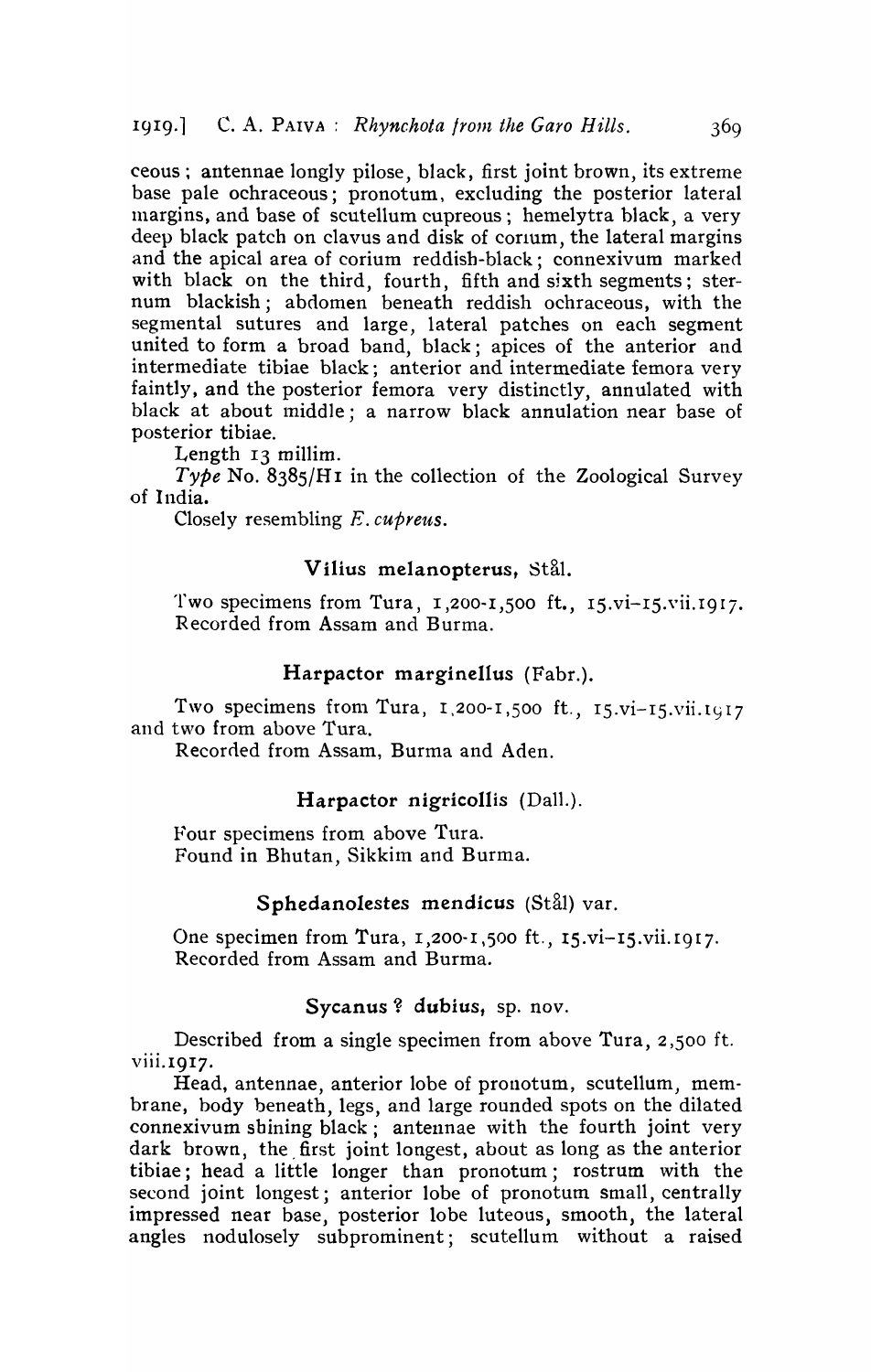tubercle or spine; clavus and corium dull black, margins of the dilated connexivum broadly brownish ochraceous, anterior tibiae outwardly spined before apex, coxae and trochanters of the anterior legs and the coxae of the intermediate and posterior legs dull reddish.

Length  $28:5$  millim.

*Type* No. 8386/H1 in the collection of the Zoological Survey of India.

I am not sure of the generic position of this species. It appears to belong to *Sycanus,* but the posterior lobe of the pronotum is not rugosely punctate and the anterior tibiae are outwardly spined before the apex.

# Villanovanus dichrous (Stål.).

Two specimens from above Tura. Known only from Assam.

### Rihirbus trochantericus, Stål.

One male and one female from Tura, 1,500 ft., viii.1917. A very variable species with a wide distribution.

# Panthous excellens, Stål.

Six specimens from above Tura. Recorded only from Assam.

# Gorpis annulatus, sp. nov.

PI. xxxvi, fig. 4.

Described from a single carded specimen from above Tura.

Head, pronotum, scutellum, and legs pale luteous; some light brown linear marks on vertex of head; antennae ochraceous, the apex of the second joint black; disk of anterior lobe of pronotum variegated with brown, its anterior and lateral margins and two indistinct patches on the posterior lobe brown, the latter rugosely punctured; scutellum with a black spot at centre of basal margin; hemelytra fuscous brown, the lateral margins of the clavus, the costal margin of the corium, medially interrupted, and all the veins luteous, a transverse patch a little beyond middle and the apex of the corium blackish, apical half of membrane hyaline; legs with two large black patches on the outerside of the anterior femora, two indistinct annulations to intermediate and posterior femora and a slight annulation to intermediate and posterior tibiae near base fuscous; membrane passing abdominal apex.

Length including membrane 10 millim.

*Type* No. 8387/H I in the collection of the Zoological Survey of India.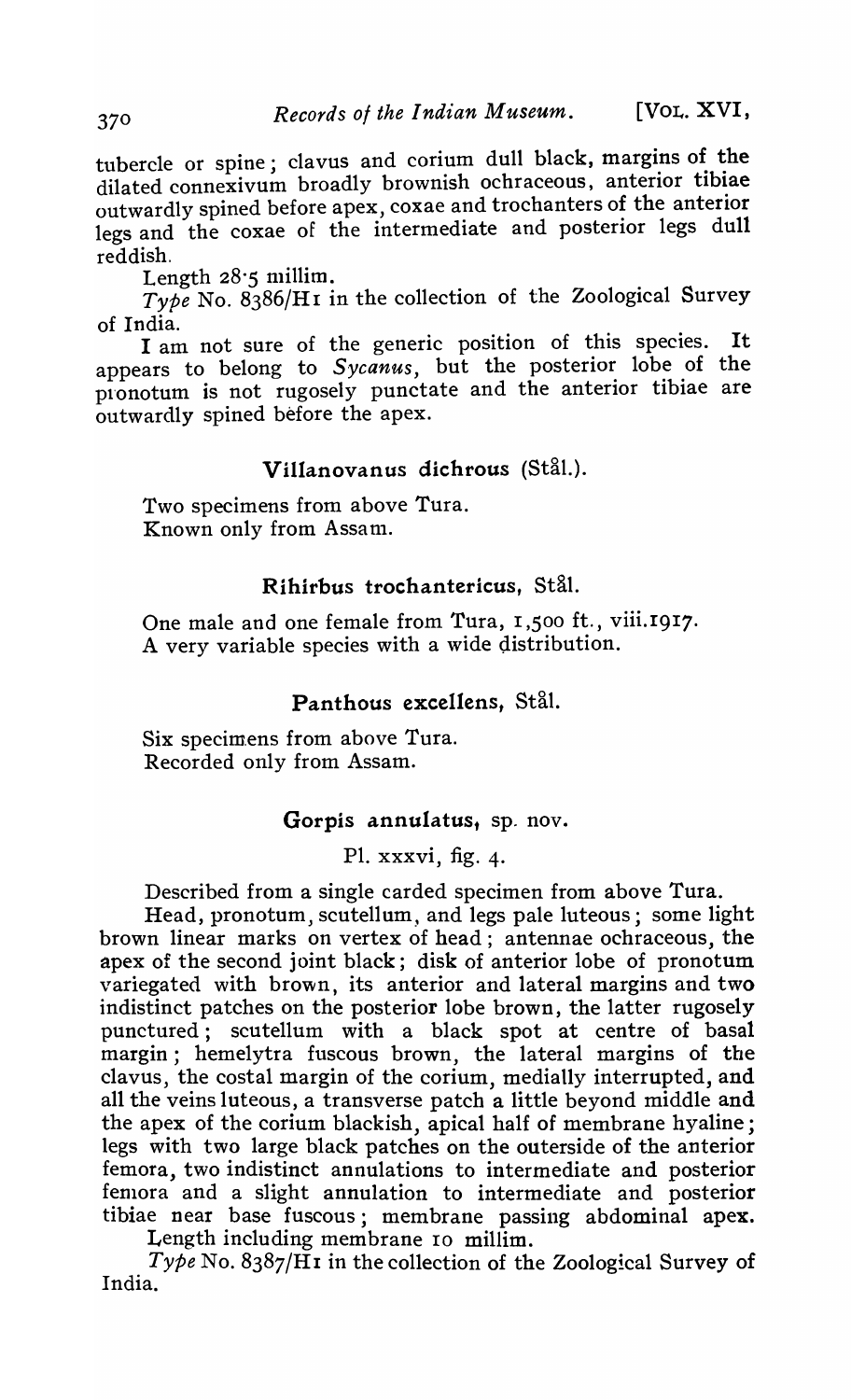#### Nabis assamensis, sp. nov.

#### PI. xxxiv, fig. 6.

Described from one carded specimen from above Tura.

Head fuscous brown, a black V-shaped mark on disk extending from anterior margin of eyes to base of head; antennae black, extreme bases and apices of first and second joints, two annulations to second joint, third joint (excluding base) and fourth joint (excluding apex) ochraceous; pronotum with a greyish sericeous patch on disk of anterior lobe, widening posteriorly and extending from anterior margin to the transverse impression, the lateral margins and an elongate spot on the central area of the anterior lobe just before the transverse impression black; posterior lobe brownish mottled with ochraceous; scutellum black; hemelytra fuscous brown, thickly mottled with ochraceous; a large patch at apex of corium, and a linear mark at base of inner margin of membrane creamy white, a small black spot on disk of corium, some small spots on apical margin of membrane ochraceous; connexivum black with transverse ochraceous spots; legs brownish, mottled and annulated with ochraceous, some small, round, black spots on the femora; anterior and intermediate tibiae with a distinct row of small spines on the underside; tarsi brownish annulated with ochraceous; underside black; first joint of antennae longer than head, second joint longest, third slightly shorter than second, fourth shortest.

Length  $9.25$  millim.

*Type* No. 8388/Hr in the collection of the Zoological Survey of India.

Closely allied to N *mussooriensis,* Dist.

#### Velocipeda aliena (Dist.).

Four specimens from above Tura. Recorded only from Burma.

#### Family CAPSIDAE.

Owing to the war it has not been possible to consult descriptions of various new species. It is, therefore, not advisable to describe specimens which do not agree with any of the described forms in the Fauna volumes of Rhynchota. The remainder of this paper will therefore consist only of those species which have already been recorded by Distant.

#### Onomaus pompeus, Dist.

Two specimens from above Tura. Recorded from Assam and Burma.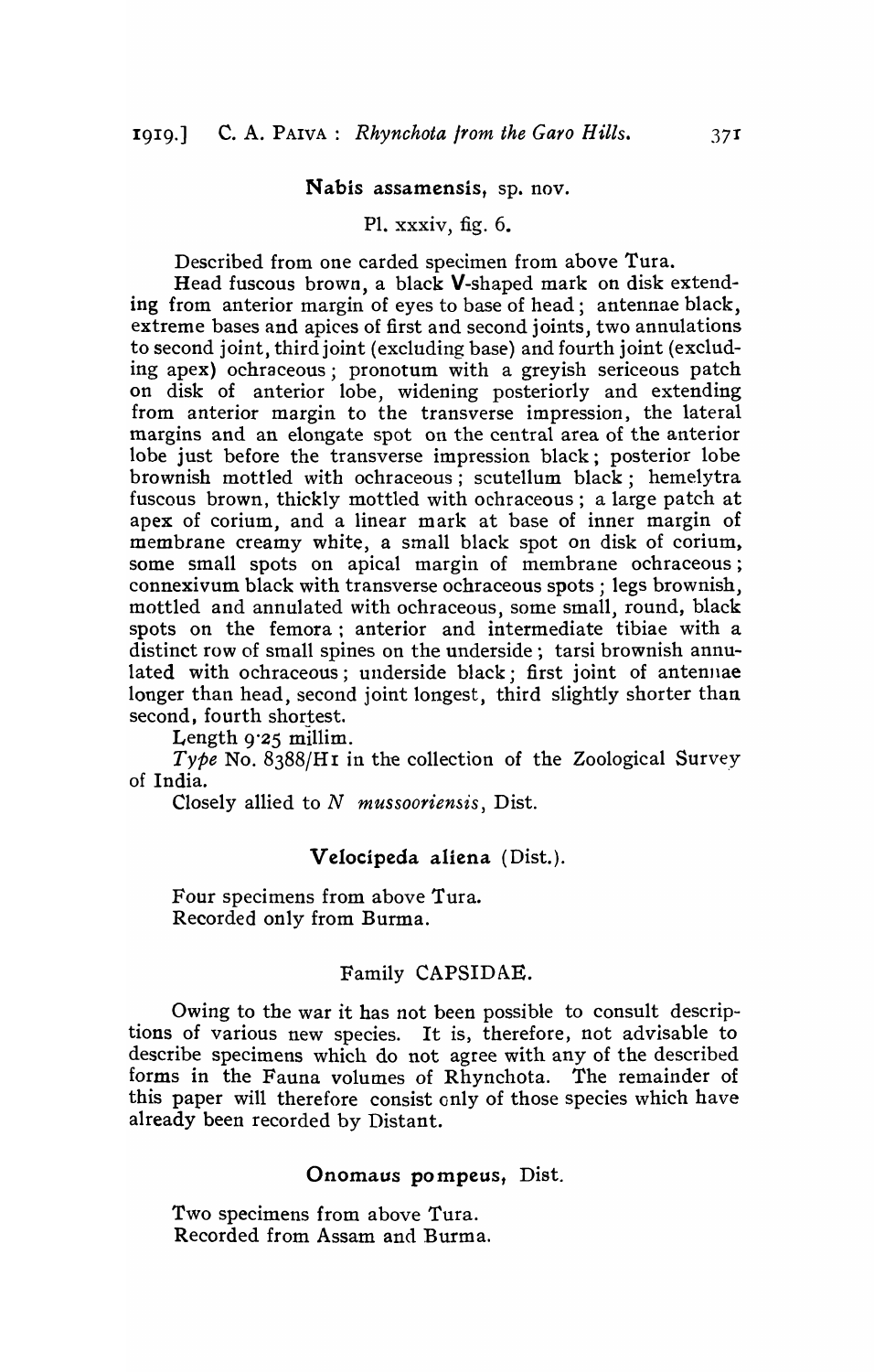# Lasiomiris albopilosus (Leth.) var.

Two specimens from above Tura. Recorded from Burma and Ceylon.

# Helopeltis cinchonae, Mann.

Three specimens from above Tura. Recorded from the Darjiling district and British Bhutan.

# Poeciloscytus longicornis (Reut.).

One specimen from Tura, 1,200-I,500 ft., 15.vi-15.vii.lg17. A widely distributed species.

# Family PELOGONIDAE.

#### Pelogonus marginatus (Latr.).

One specimen from Tura, 1,200-1,500 ft., 15.vi-15.vii.1917. Found nearly all over India, Burma and Ceylon.

# Mononyx indicus, Atkins.

One specimen from 'fura, 1,200-1,500 ft, IS.vi-IS.vii.I917, and two specimens from above Tura. A common E. Himalayan species.

# Family CICADIDAE.

#### Tosena melanoptera (White).

Two specimens from above Tura. Common in the Himalayas and U. Burma.

#### Cryptotym pana corvus (Walk.).

One specimen from above Tura, " common with *Tosena melanoptera.* S. *WK."* 

Recorded from the E. Himalayas and the Nilgiris.

# Leptopsaltria samia (Walk.).

One specimen from Tura, 1,200-1,500 ft., IS.vi-1S.vii.I917, and three from above Tura. Recorded from N. India and Sikkim.

# Platylomia similis (Dist.).

Two specimens from Tura, 1,400 ft., x. 1917. Recorded only from Sikkim and Assam.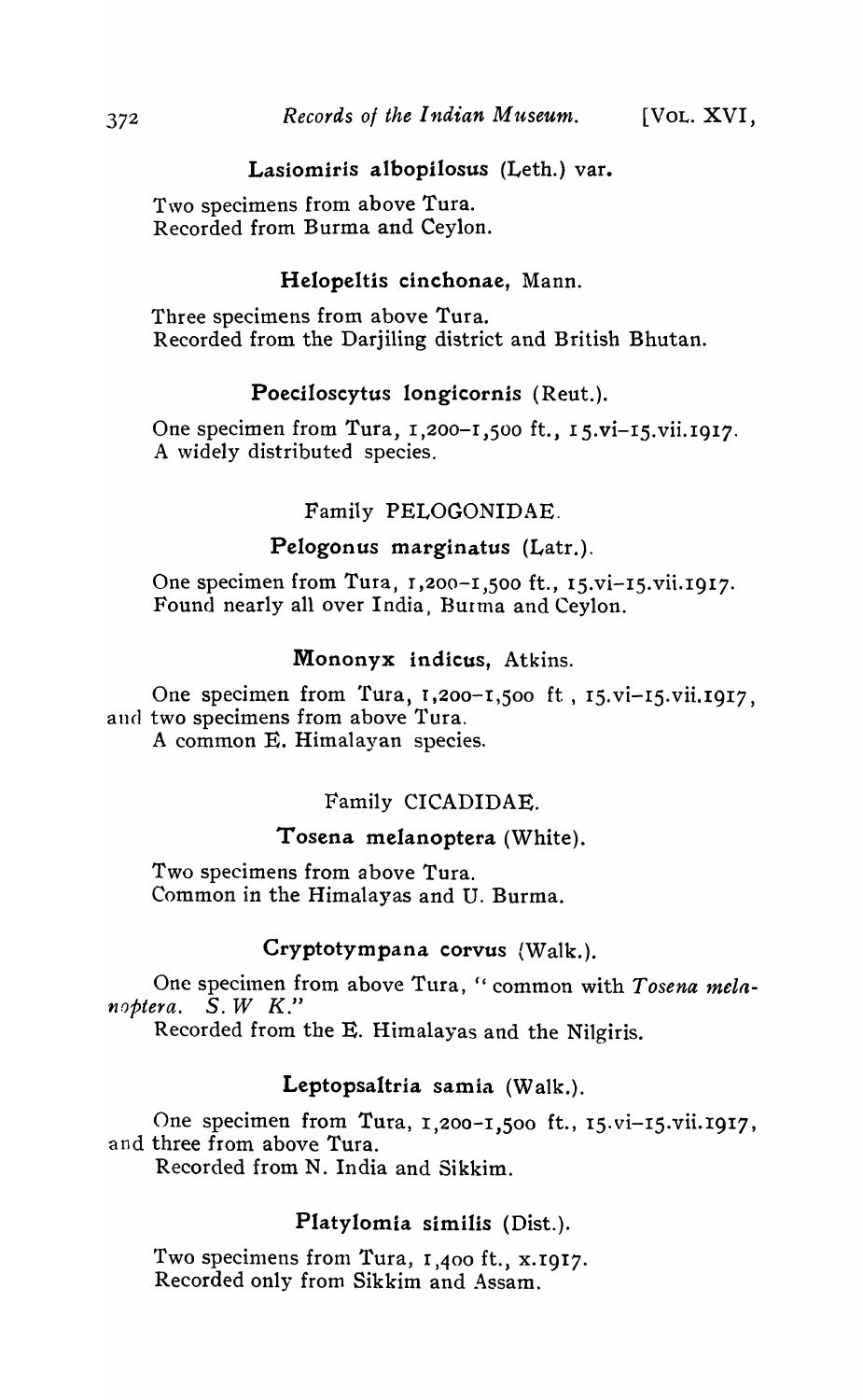#### Platylomia umbrata (Dist.).

Two specimens from Tura, 1,400 ft., x.1917. Found in Sikkim, Assam and Burma,

#### Pomponia fusca (Oliv.).

Four specimens from Tura,  $1,200-1,500$  ft.,  $15.vi-15.vi$ .  $1017$ and six from above Tura. "This species differs in note from very closely allied form from Tura, 1,300 ft. Its call is a harsh monotonous drone, whereas the species at 1,300 ft., though it begins in similar style, after a short period changes to an ear-splitting screech, 3,900 ft., vii.1917. S. *W K*"

Occurring in Assam and the Nilgiris.

#### Family FULGORIDAE.

#### Fulgora viridirostris (Westw.).

Two specimens from Tura, 1,200-1,500 ft., 15.vi-I5.vii.1917. Recorded from Assam, Jumna Valley and Burma.

#### Fulgora spinolae (Westw.).

Three specimens from above Tura. "Not uncommon at 3,000 ft. with  $F$ . *clavata*, often found on the same tree.  $S$ .  $W$   $K$ ." Recorded from Sikkim, Assam and Mysore.

# Fulgora clavata, Westw.

Five specimens from above Tura. "Not uncommon at  $3,000$ ft. Several specimens sometimes found on single trees to which they return after disturbance.  $S. W K."$ 

Fairly common in Sikkim and Assam.

#### Saiva gemmata (Westw.).

One specimen from Tura, 1,400 ft., x.1917. Distributed throughout the E. Himalayas, extending to Assam.

#### Saiva cardinalis (But1.).

Four specimens from above Tura,  $2,500$  ft.,  $1$ -Io. viii. 17. " On mossy tree-trunks, very inconspicuous. Only seen at 2,500 ft.  $S.$  *W*  $K.$ "

Recorded from Nepal and the Darjiling district.

# Aphana pulchella (Guer.).

Two specimens from Tura, 1,400 ft., x.17. Recorded from Sikkim, Assam and the Andamans.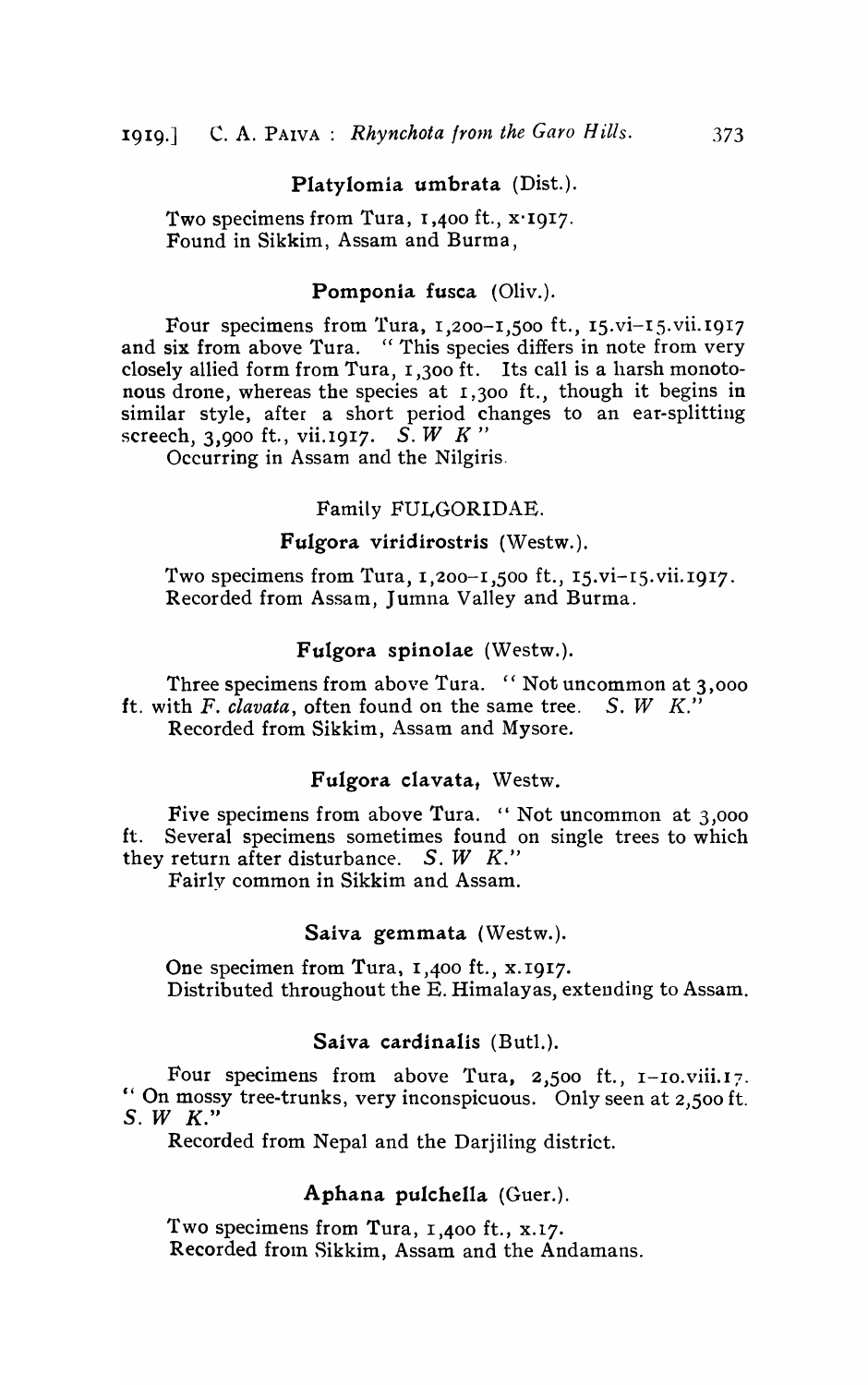# Aphana variegata (Guer.).

One specimen from above Tura, 2,500 ft., viii.17. Very widely distributed, extending from the Darjiling district through Assam and Burma to Cochin China.

# Lycorma punicea (Hope).

Two specimens from above Tura. Apparently confined to Assam and China.

# Euphria submaculata (Westw.).

One specimen from above Tura, ix.17. Recorded only from the Darjiling district, E. Himalayas.

# Loxocephala aeruginosa (Hope).

One specimen from above Tura.

Extending from Garhwal in the Kumaon Hills to the hills of Assam.

#### Centromeria simulata, Dist.

Two specimens from above Tura, ix.17. Known only from Assam.

#### Borysthenes suknanicus, Dist.

Two specimens from Tura, 1,200-1,500 ft., vii-viii.17. Recorded only from Sukna, 500 ft., E. Himalayas.

# Melandeva ocellata, Dist.

One specimen from above Tura.

Recorded from the Khasi Hills in Assam and from Momeit, Burma.

### Pochazia guttifera, Walk.

One specimen from Tura, 1,200-1,500 ft., 15.vi-15.vii.17.

Extending from the Darjiling district through Assam to Burma and Tenasserim.

# Euricania ocellus (Walk.).

Six specimens from above Tura.

Recorded from Sikkim and Assam; also found in China and Japan.

#### Family MEMBRACIDAE.

# Hypsauchenia hardwicki (Kirby).

One specimen from above Tura.

A common East Himalayan species; recorded also from Nepal, Assam and Burma.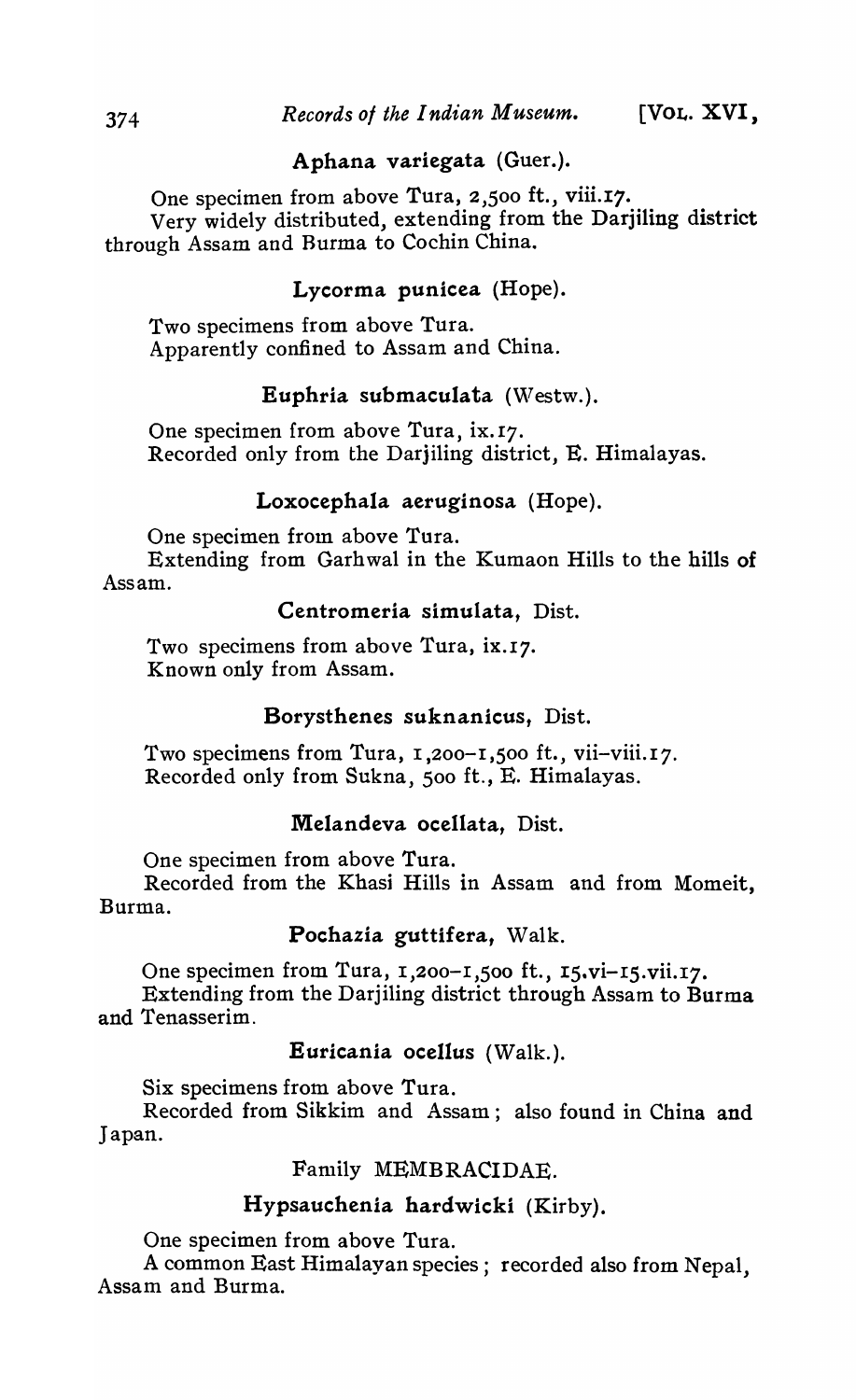# Nilautama typica, Dist.

Four specimens from Tura, 1,200-1,500 ft., 15.vi-15.vii.I7. Recorded from "India" and Tenasserim.

#### Centrotypus assamensis (Fairm.).

One specimen from Tura,  $1,200-1,500$  ft.,  $15.vi-15.vi.17$ . Found in Sikkim, Assam, Burma and Tenasserim.

### Darthula hardwicki (Gray).

Three specimens from above Tura. " On twigs,  $3,900$  ft. Each specimen found sitting on clutch of eggs. Tail raised to perpendicular position when irritated. *S. W*  $\tilde{K}$ ."

Recorded from Nepal, Sikkim, Assam and Burma.

# Family CERCOPIDAE.

#### Callitettix versicolor (Fab.).

One specimen from Tura, I ,200-I ,500 ft., 15.vi-I5.vii.I7. Extending from Kashmir to Sikkim and Assam as far as Burma.

#### Eoscarta semirosea  $(Walk.).$

One specimen from above Tura. Found in the E. Himalayas and Assam.

#### Cosmoscarta egens (Walk.).

Twelve specimens from above Tura.

Common in the Darjiling district and Assam. Also recorded from Karenee, Burma.

#### Cosmoscarta dimidiata (Dallas).

Three specimens from Tura,  $1,200-1,500$  ft.,  $15.0i-15.0i$ i.  $17.$ Recorded from Sikkim, the Bhutan Duars and Assam.

#### Cosmoscarta dorsimacula (Walk.).

One specimen from Tura, 1,400 ft., x.17.

Widely distributed, extending from the Kangra Valley to Assam.

#### Cosmoscarta septempunctata (Walk.).

One specimen from Tura, I,200-I,500 ft., 15.vi-I5.vii.I7, and one from above Tura.

Not uncommon in the Darjiling district and Assam; also found in Burma.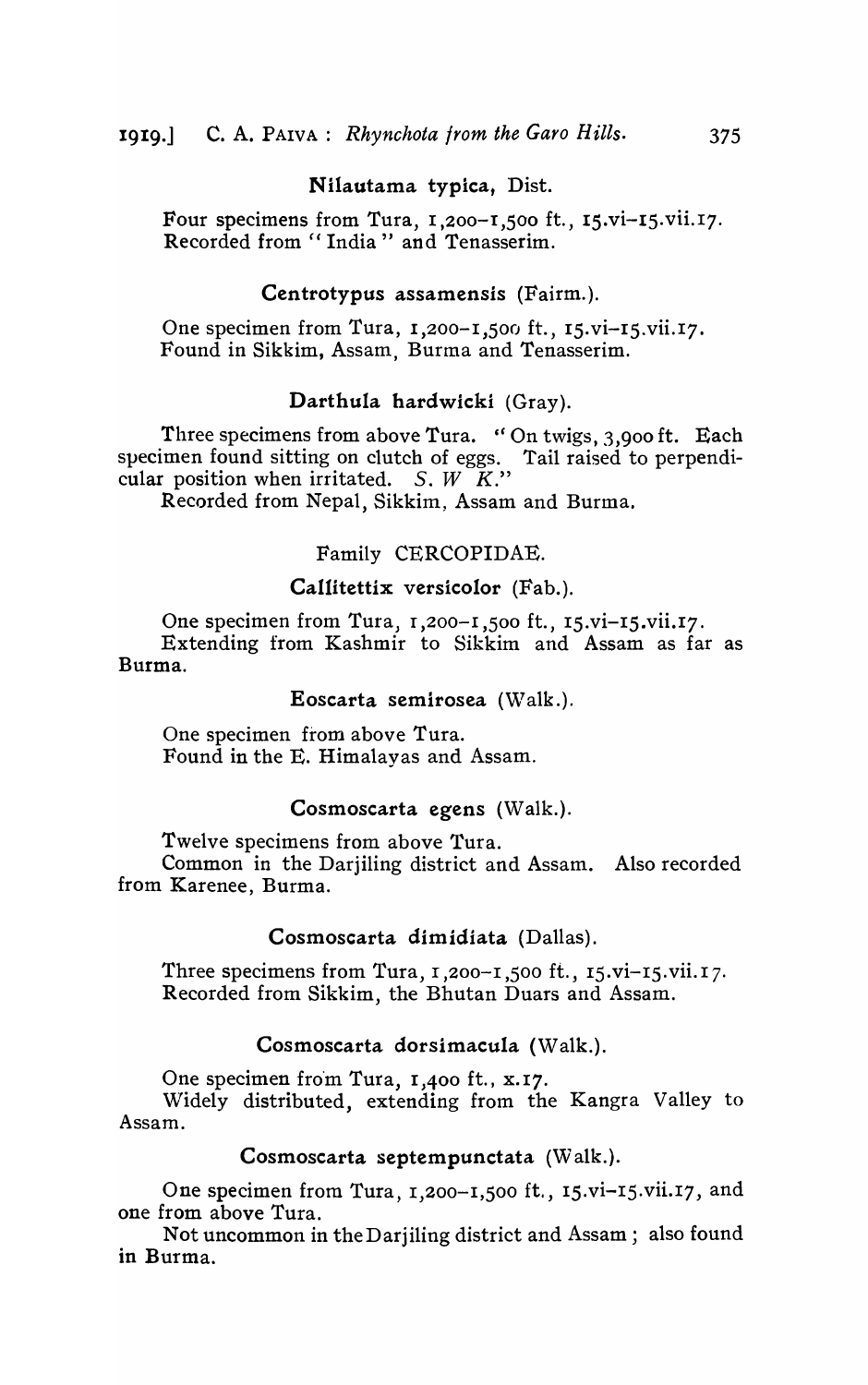# Cosmoscarta funeralis, Butl.

One specimen from Tura, 1,200-1,500 ft., 15.vi-15.vii.17. Recorded from the Khasi Hills, Assam.

# Leptataspis fulviceps (Dallas).

Two specimens from Tura, 1,200-1,500 ft., 15.vi-15.vii.17. and three from above Tura.

Recorded from Sikkim, Bhutan, Assam and Burma.

# Family JASSIDAE.

# Tituria planata (Fab.).

One specimen from Tura,  $1,200-1,500$  ft.,  $15.vi-15.vii.17$ . Recorded from Calcutta, Nepal, Darjiling district and Tenasserim.

#### Petalocephala latifrons (Walk.).

One specimen from Tura, 1,200-1,500 ft., 15.vi-15.vii.17. Widely distributed. Recorded from the Bombay Presidency, the Darjiling district and Assam.

#### Ledra dorsalis (Walk.).

One specimen from above Tura. Occurring in Sikkim and Assam.

# Tettigoniella ferruginea (Fab.).

Two specimens from Tura,  $1,200-1,500$  ft.,  $15.vi-15.vii.17$ . A very common and widely distributed species.

# T ettigoniella leopardina, Dist.

One from Tura, at light, 1,200-1,500 ft., 15.vi-15.vii.17. Recorded from Upper Assam and Tenasserim.

# Tettigoniella inflammata, Dist.

One from above Tura. Only known from Margherita, Assam.

# Tettigoniella sikhimensis, Dist.

Two specimens from above Tura. Recorded from Sikkim.

# Hylica paradoxa, Stål.

One specimen from Tura, 1,200-1,500 ft., 15.vi-15.vii.17. Recorded from the Darjiling district, Burma and Tenasserim.